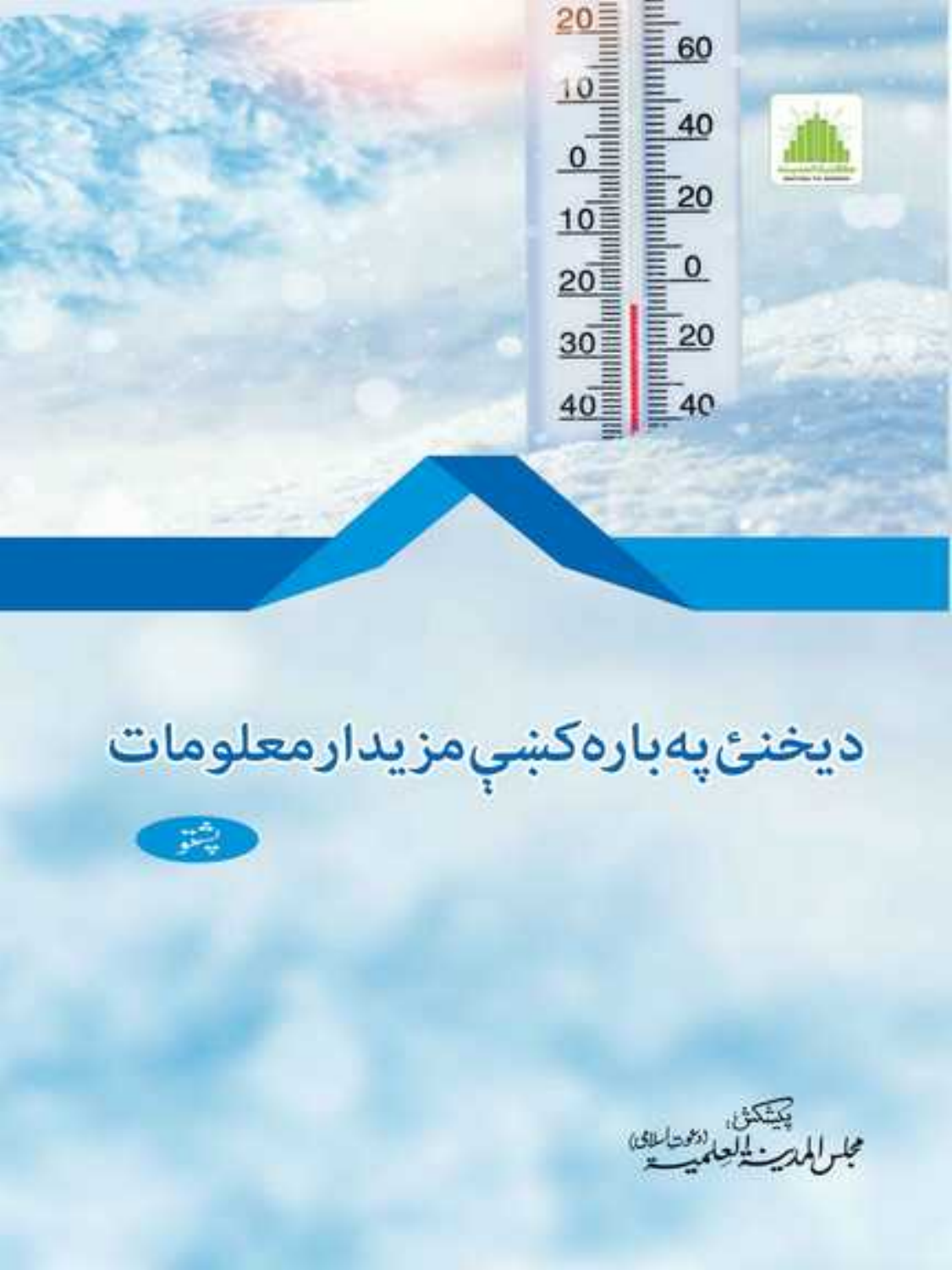د يخنئ په باره کښې مزيدار معلومات

ٱلۡحَـۡمُلۡلّٰهِۚدَبِّالۡعَلَـہِیۡنَ؋َالصَّـٰلُوةُۚوَالسَّـلَامُـۡعَـٰلۡ سَیِّـٰٓلِالۡمُـُرۡسَلِیۡنَ اَمَّابَعۡدُٰفَاۡعُوۡذُبِٱللَّٰهِ مِنَالشَّیۡطٰنِالڗَّجِیۡم ۚ بِسۡوِاللّٰهِ!لڙَحۡمٰنِ!لرَّحِیۡم ۙ

# د یخنئ په باره کښی مزیدار معلومات

دُعائے عطار: يا الله پاكه! څوك چې دا رِساله "د يخنئ په باره كښې مزيدار معلومات" اولولي يا ئې واوري هغه د جَهنَّم د هر عذاب خصوصاً د يخوالي د سخت عذاب نه اُوساتې او جنّت الفردوس ته ئي بے حسابه داخِل كري. اُمِين بِجَاوِالنَّبِيِّ الأمِين صَلَىٰاللهُءَلَيْهِ الصَّدَّهِ

#### دَ دُرود شريف فضيلت

حضرت سَيِّدُنا علامه محمد بن سخاوي ﷺ په خپل کتاب "اَلْقَوْلُالْبَدِيْجْ، چې د دُرودِ پاك په باره كښې ليكلے شوے دے، په هغې كښې فرمائي: يو نيك کس به په مِصر کښي اُوسيدلو، او هغه د ابو سعيد الخيَّاط په نوم باندې مشهور وو هغه به د خلقو نه لرې يواځي اُوسيدلو او خلقو سره به نه مِلاويدو. بيا ناڅاپه هغه د حضرت سَيِّدُنا ابن رشيق <sup>په</sup>ئاللهِﷺ په محفِل کښې په پابندئ سره شرکت کول شروع کړل، خلق ډير حيران شول او د هغه نه ئې د دې د سبب تپوس اوکړو نو هغه اووئيل چې: د الله پاك آخِري نبي، مُعَمَّىٰ عَــرَبِــي مَـگِــ<sub>ـى</sub> مَدَني <del>مَلَالله عليه م</del>الله ع په خوب کښي تشريف راوړلو او ماته ئې اوفرمائيل: د دوئې محفِل کښي حاضري کوه ځکه چې دوئي په خپل محفل کښې په ما باندې ډير زيات درود شريف لولي. (القدل البديع, ص

بيا چې كله حضرت اِبنِ رَشِيق ﷺ وفات شولو نو چا په خوب كښې په ښه حالت کښې اُوليدلو نو عرض ئې ورته اوکړو چې: د دې اِنعامونو د ملاويدلو څه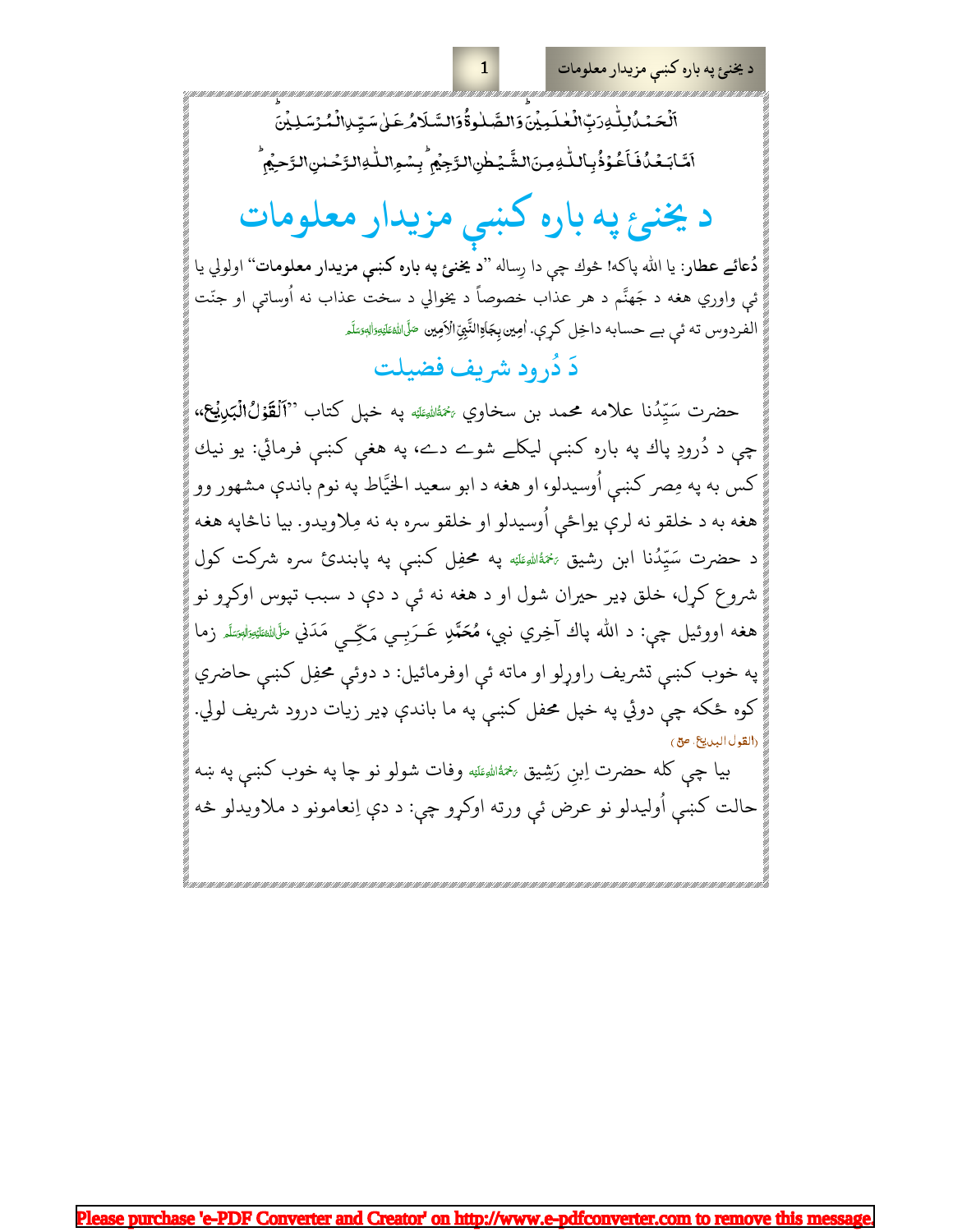د یخنئ په باره کښی مزیدار معلومات

سبب دے؟ هغوئي ارشاد اوفرمائيل: په نبي کريم ﴿اللَّهُ عَلَيْهِ الْبَصَلَهِ باندې په کثرت سره درودِ ياك وئيل. «الصلاتوالبشر، ص١»

 $\overline{2}$ 

| بار باراور بے شمار دُرُود | ذاتِ والا په بار بار دُرُود |
|---------------------------|-----------------------------|
| ہو إلٰہی مراشعار دُرُ ود  | ببيٹھتےأٹھتے جاگتے سوتے     |

د نبي كريمﷺ په دُعا باندې يخني لرې شوه

جنّتي صحابي حضرت سيّدنا بلال ﷺﷺ فرمائي: ما په ډيره سخته يخه شپه کښي د سَحَر اذان اُوکړو خو جُمات ته هيڅ څوك هم رانَغلَل، لږ ساعت پس مې بيا اذان اوكړو خو دا ځل هم څوك رانَغلل. چې نبي كريم <sup>صَ</sup>لَاللهﷺ دا معامله اُوليدله نو اُوئي فرمائيل: "**په خلقو څه اوشو**"؟ ما عرض اوکړو: "ډيرې زيات<sub>ي</sub> يخنئ خلق جمات ته د راتلَلو نه حِصار کړي دي." نبي کريم مَلَ اللهءَليَهِ زالهږيَلَه اوفرمائيل: **يا الله پاكه**! ''**د خلقو نه يخنى لرې كړې.''** حضرت سيدنا بلال *پنجالل*خق<sup>ه</sup> فرمائي: (يخني داسي لرې شوه) چې ما خلق د سحر په وخت کښې د ګرمئ په وجه ځان ته په ببوزي [پڪي] وهلو اوليدل. (كتأب الضعفأء للعقيلي؟)

اِجائ<sup>ی</sup>ت کا سہر ا<sup>،</sup> عنایت کا جوڑا گ<sup>ولہ</sup>ن بن کے نکلی دُعائے محم*ہ* اِحابَت نے جُھک کر گلے سے لگا ما سے بڑھی ناز سے جب دُعائے محم*د* 

الفاظ و معاني اِعِهْت قبوليت جُرُا لباس ناز فخر صَلَّىاللَّهُ تَعَالٰى عَلٰى مُحَمَّد صَلُّوۡا عَـلَى الۡحَـبِيۡبِ!

دَ څلوړو موسمونو نعمت

خوږو او مُحترمو اسلامي ورونړو! الله پاك څلور موسمونه پيدا كري دي، ژمے [د يخنبئ موسم]، اورے [د گرمیٔ موسم]، سپرلے او خزان.د هر موسم خپل خصُوصِیات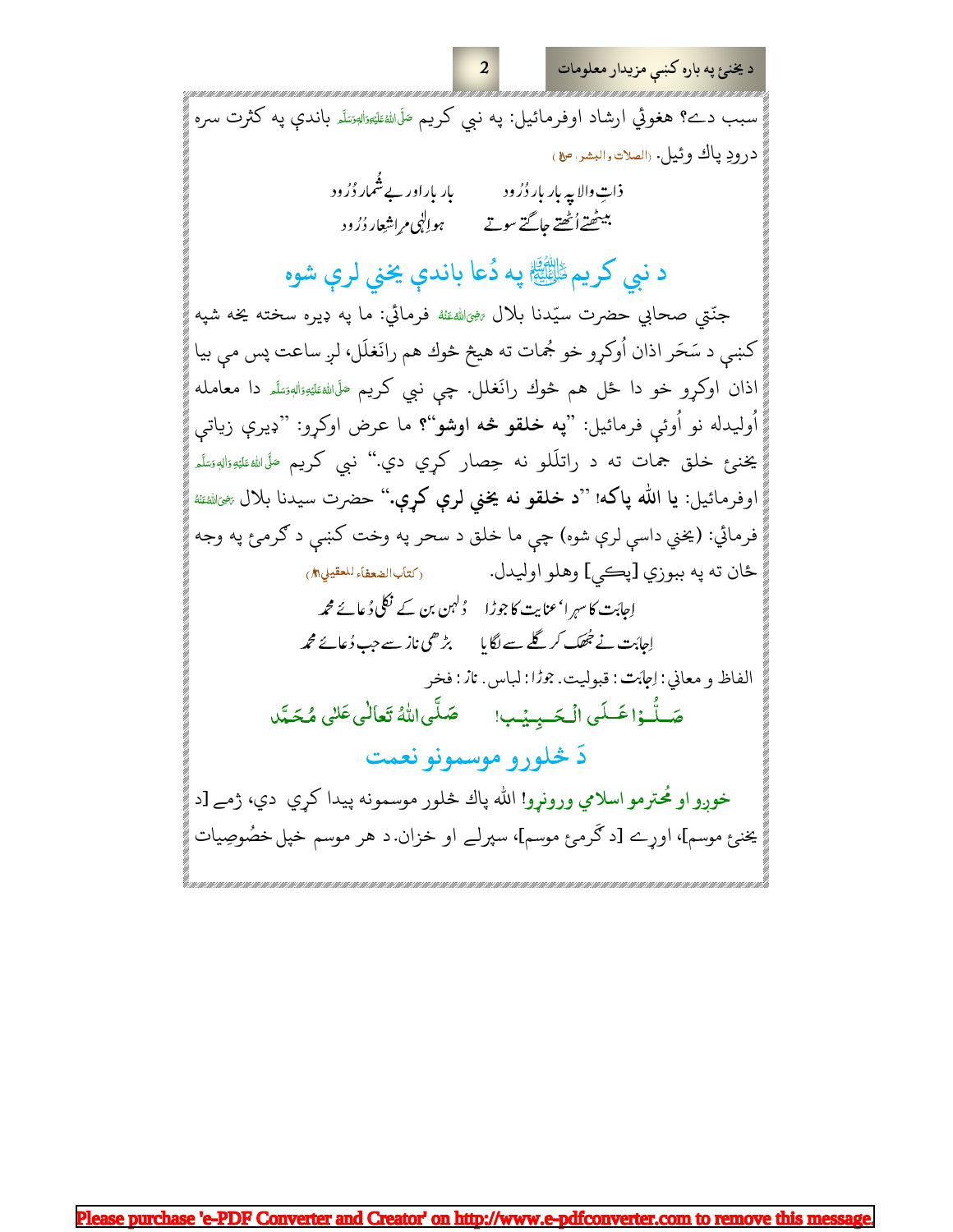دي او د هر يو خپل خوَند او مزه ده او خاص ميوے او سبزيانې ئې دي. د گرمئ په موسم کښې بعضې فصلونه پخيږي، چې هغه د انسان د اهمو ضرورياتو نه دي او دغس<sub>ي</sub> [په ګرمئ کښې د بدن نه خوَله اُوځي او] د خَوَلے په ذريعه د بدن نه ډيرې بيمارئ اُوځي. د يخنئ په موسم کښې اُوچي ميوے کيږي چې د انسان د بدن د پاره ډيرې فائده مندې دي. د سپرلي په موسم كښى هر طرف ته شينكئ شينكئ وي او ښکلي ښکلي رنګ په رنګ ګلونه کيږي، په دُنيا کښې داسې ملکونه چې هلته څلور موسمونه راځي ډير ڪم دي، بعضي ملکونو کښې خو ټول کال يا د کال په اکثرو ورځو کښې يخني وي او بعضې ځايونو کښې ګري، د الله پاك د رحمت نه قربان شم! چې زمونږ په ګران وطن [پاکستان] کښې په کال کښې دا څلور واړه موسمونه راځي. د الله پاك پيدا كړے هر څيز، هر موسم ښه دے او د موسم په بدليدلو كښې د الله پاك بيشميره حكمتونه دي. زمونږه كمزورو خلقو زړه ډير زر تنګيږو، چي ګرمي ډيره وي نو وايو چې يَخني ښه ده کاش! چې يخني زر راشي، او چې کله يخني ډيره شي نو بيا وايو چې ګرمي راشي نو ښه به وي. که ګرمي زياته شي او که يخني، په هر حال کښې د صبر نه کار اخِستل پڪار دي، يخنئ او ګرمئ ته بد وئيل **ډيره بده خبره** ده، د کوم موسم ګِيله کوَل داسې دي لکه يو قِسم د موسم پيدا کوونڪي **رُبّ** تعالى نه چې څوک ګِيله کوي، يعني داسې ده لکه څوک چې وائي چې اوګوره! الله پاك يخني يا گرمي دومره زياته كري ده!

3

زمانے ته بَد وئیل څنگه دي؟

بخاري شريف حديث نمبر 6181 كښې الله پاك اِرشاد فرمائي: بنده زمانے ته گنزلي کوي حالانڪه زمانه (جوړوونڪے) خو زه يم او د دې شپې او ورځې خو هُم زما په قبضة قُدرت كښي دي. ربغاريءُ صديثه )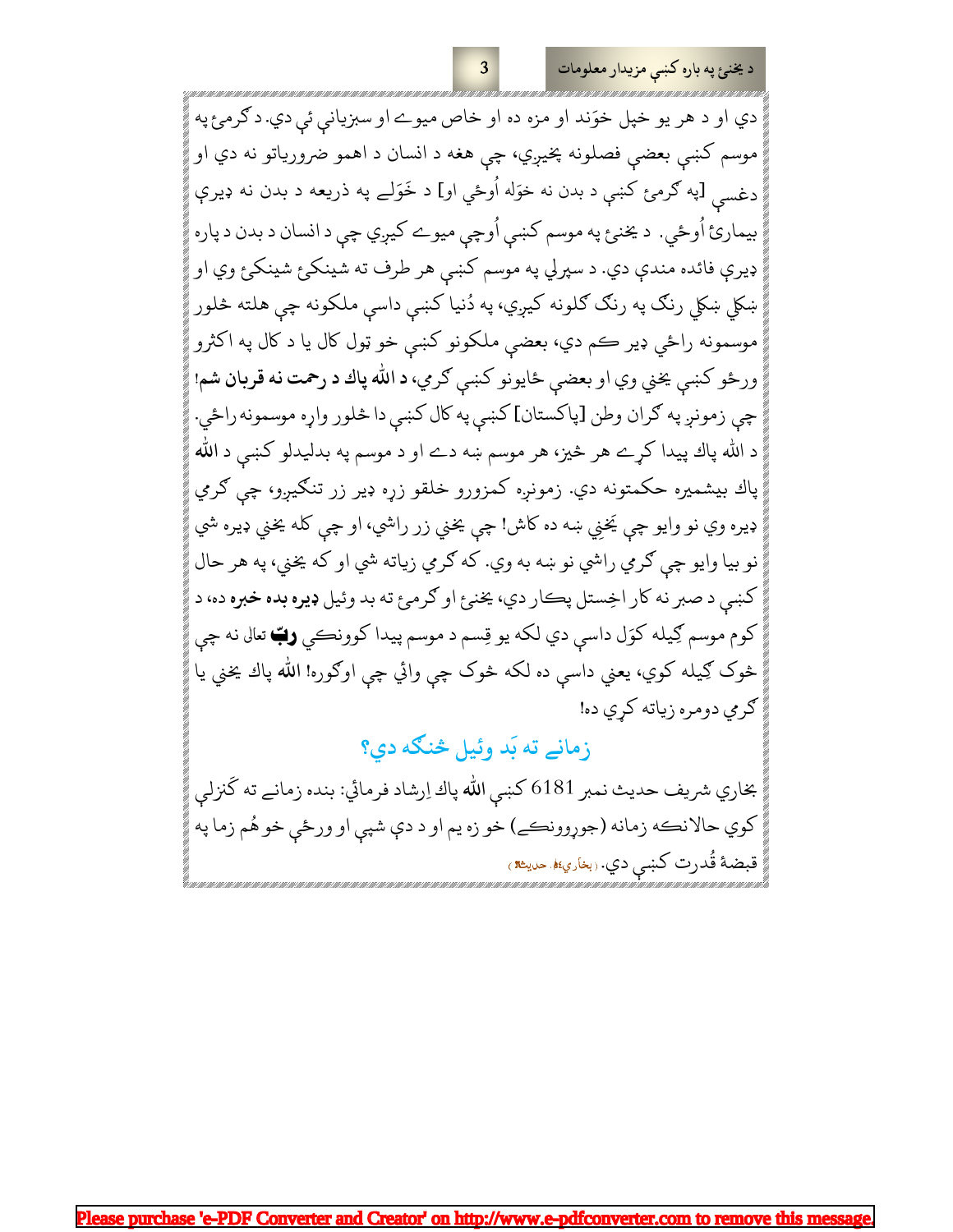د يخنئ په باره کښې مزيدار معلومات

صحيح مُسلِم حديث نمبر 2246، د نبي كريم صَلَالة عَلِيدَالهِمَتَلِهِ فرمان مبارك دے: زمانے ته بد مه وائئ ځکه چې **زمانه الله پاك پيدا كړي ده.** رسْلِم ه ه حديثه، شارج مُسلِم، حضرت سيدُنا امام شرفُ الدّين نوَوي ﷺ ليكي: عُلماءِ كرام فرمائي: چي په الله پاك باندې د زمانے اطلاق مجازي طوَر شوے دے د دې سبَب دا دے چې د عرَبو عادت وُو چې د مرګ، بوډا والي يا د مال په ضائع کيدلو، په [نورو] داسي حادِثو او مُصيبتونو به هغوئي زمانے ته بد وئيل او داسي به ئي وئيل: ''هائے د **زمانے بربادي،،** نو د الله پاك آخِري نبي، مگِّــي مَدَنــي مَـلَالله، عَليهِ:الهِمَتْه اِرشاد اوفرمائيل: زمانے ته بد مه وائي ځکه چې زمانه الله پاك پخپله دے يعني د دې حادِثاتو او مُصيبتونو پيدا کوونڪے الله پاك پخپله دے او هُم هغه د دې نازِلَوونڪے دے، چې تاسو مُصيبتونو ته بد وائي نو دا په حقيقت كښې الله پاك ته بد وئيل دي ځكه چې د دې پيدا كوونكے او د دې فاعِل ( يعني حالات بدلوونكے ) صرف الله پاك دے. (شرح صحيح مُسلِمِ ٣)

سب کا پیدا کرنے والا' میر ا مولا میر ا مولا سب سے افضل سب سے اعلٰی' میر امولا میر امولا حبگ کا خالیق سب کا مالک ' وہ ہی باقی ' باقی ھالکِ سجا مالك سجاآ قا' مير ا مولا مير امولا الفاظ ومعاني: حَبَّك: دُنيا حالك : فناكيد دئے .

صَلَّىاللهُ تَعالٰىعَكِ مُحَمَّد صَلَّـٰوَٰا عَــلَى الْـحَــبِـيۡـب!

يخني او گرمي څنگه راځي؟

خوږو او محترمو اسلامي ورونړو! آيا تاسو ته معلومه ده چې د ګرمئ او يخنئ راتللو اصل سبَب څه څيز دے؟ چنانچې بُخاري شريف حديث نمبر 537 او 538 كښې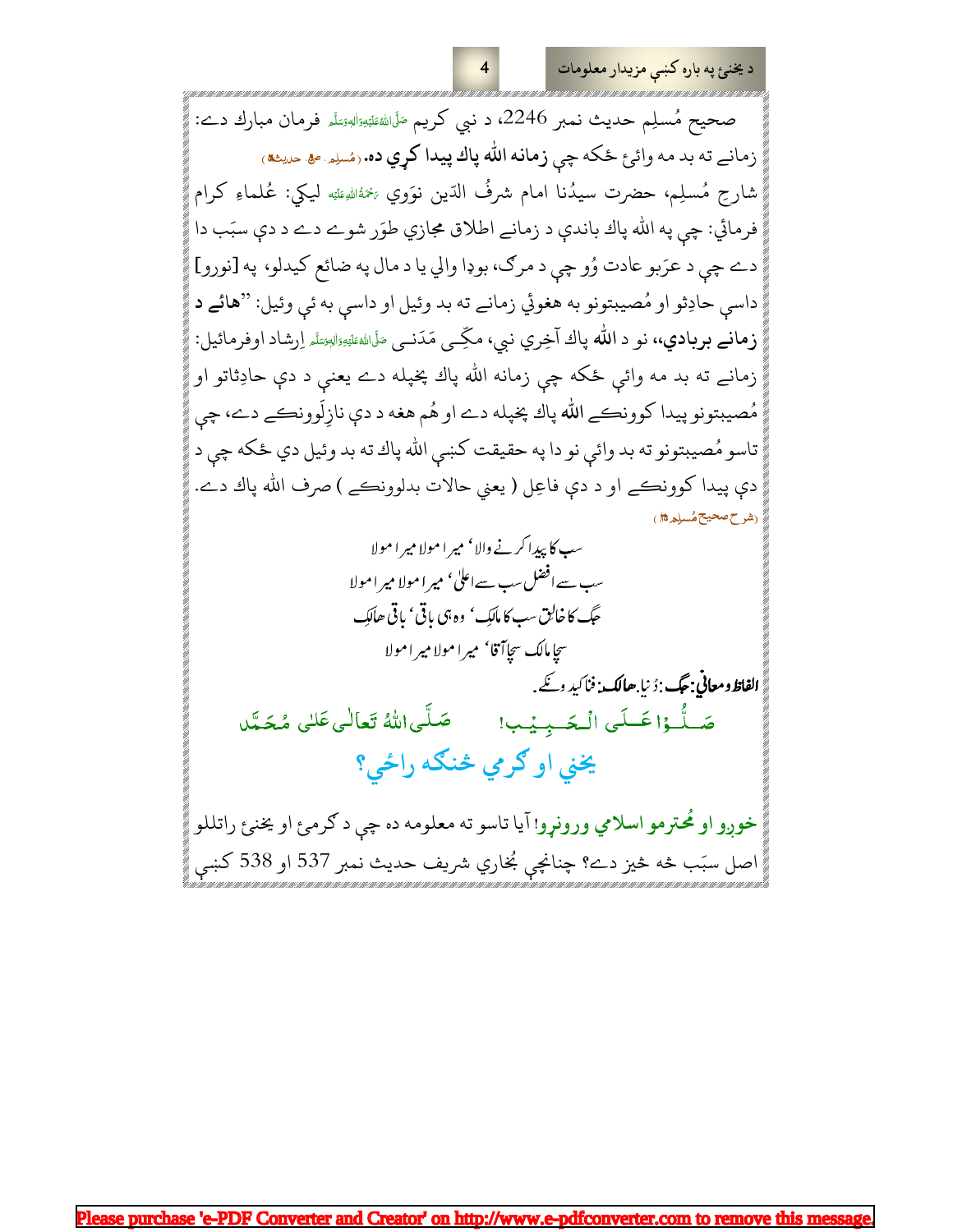د يخنئ په باره کښې مزيدار معلومات

دي: دوزخ د خپل **رټ** په بارګاه کښې شِکايت اُوکړو چې زما بعضې حِصَّو زما بعضي حِصَّے اُوخوَرلي نو هغه ته دوه ځله د ساه اخِستلو اجازت وركرے شو، يوه ساه په ګرمئ کښې او يوه ساه په يخنئ کښې. دا هغه تيزه ګرمي او يخوالے دے چې تاسو ئې محسوسوئ او د بُخاري شريف په يو روايت کښې داسې دي "**چې کومه تيزه** ګرمي تاسو محسوسوئ دا د دوزخ ګرمه ساه ده او چې کوم تیز یخوالے تاسو محسوسوئ دا د هغې يخه ساه ده" <sub>(بخاري ۹</sub>۱ صري<sup>ي</sup> په

حضرت مُفتى احمد يار خان نعيمي ﷺ فرمائي: دوزخ چي كله په بَره ساه اخلي يو په دُنيا کښې عموماً د يخنئ زور شي او چې کله ښکته ساه پريږدي نو عموماً د ګرمۍ زياتوالے شي، دا حديث بالکل په ظاهري معنی دے، د هيڅ تاويل او توجِيه ضرورت نِشته، هر څيز ته الله پاك ژوند او شعور وركړے دے. رمراةُالمناجيح، )

# د الله پاک د قُدرتِ کرشمے

حضرت سيدُنا امام ابو حامد محمد بن محمد بن غزالي پخمَاْللهِمَنَه فرمائي: د آسمان د مينځ نه د نمر اخواه ديخواه كيدلو ته اُوګوره تر دې چې د دې په سبب د ګرمئ، يخنئ، سپرلي او خزان موسمونه بدليږي. چې كله نمر د آسمان د مينځ نه [غاړو] طرف ته ښکته شي نو هوا يخه شي او ژمے [يعني د يخنئ موسم] شي او چې کله د آسمان په مينځ کښې قرار اُونيسي نو سخته ګرمي شي او چې کله د دې دواړو تر مينځه شي نو موسم مُعتدِل (يعني درميانه) شي. <sub>(احياءُالعلوم&، سُُبُ</sub>حْنَlللهِ ءَزَيَجَلَ! د الله پاك د شانِ قُدرت څومره حيرانوونڪي رنگونه دي. سُنُبلحَنَاللهِالُعَظِيُمروَبِحَمْدِه يعني الله پاك د عظمت والا دے او ټول ثناء صِفَت هغه لره دي.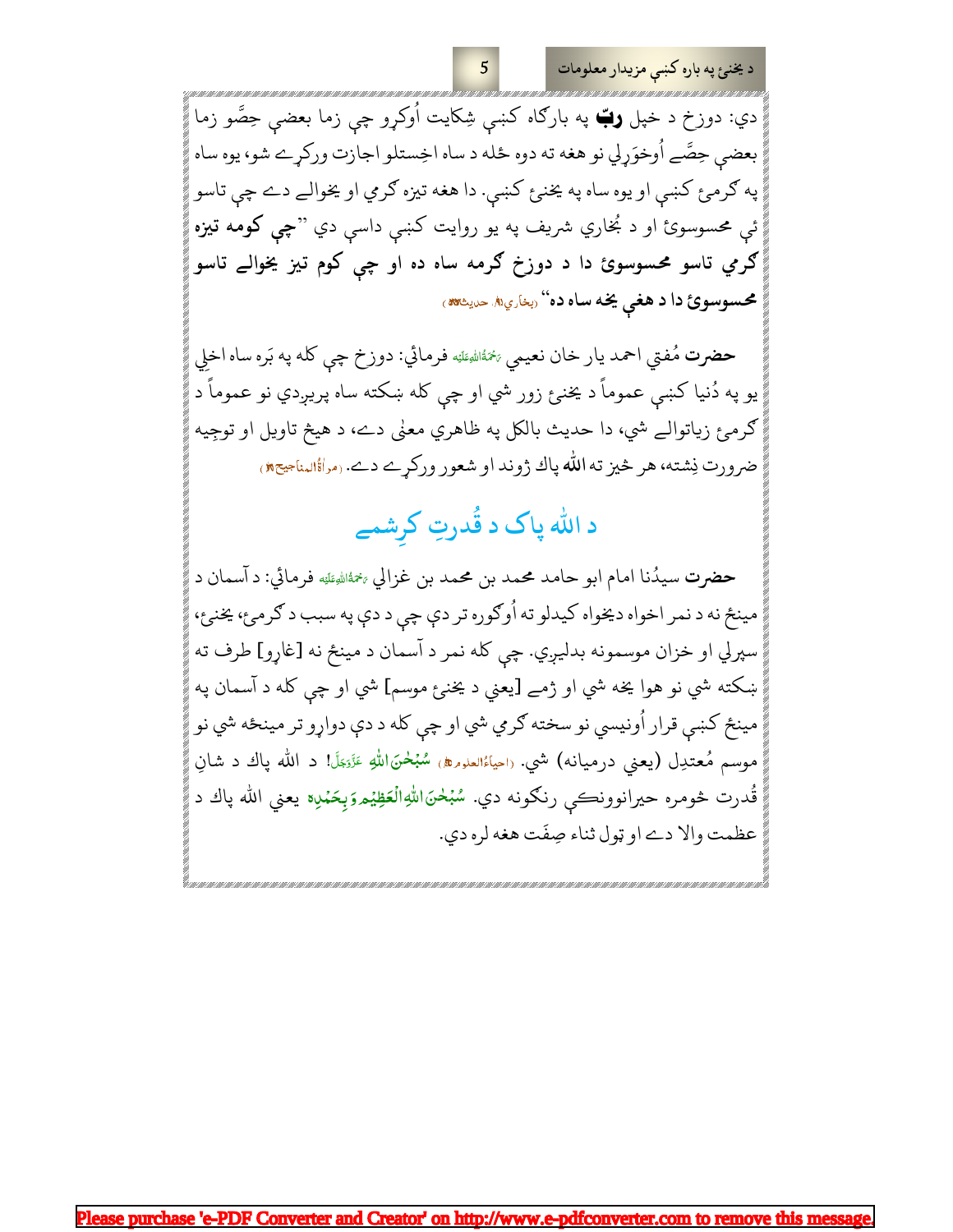د يخنئ په باره کښې مزيدار معلومات

د اعلٰی حضرت، امامِ اهلِسنّت، مولانا امام احمد رضا خان ﷺﷺ ورور شهنشاهِ سُخن، اُستاذِ زَمَن حضرت مولانا حسن رضا خان ﷺ ڠومره ښكلى شعرونه وئيلي دي:

6

ہر شے سے عیاں مرے صانع کی صنعتیں عالم سب<del>ا</del> ئىوں میں ہےآئند ساز کا حآکم ہے تو جہاں کے نشیب وفراز کا أفلاك وأرض سب ترے فرماں پذیر ہیں

الفاظ و معاني: عِيال: ښکاره صانع: جوړوونڪے. صحت: څيزونه اُنَيْنہ ساز: جورونڪے .افلاک: آسمان ارض: <sub>ذ</sub>مکه فرماں ن*ڍيہ*: فرمانبردار . نشيبوفراز . لوَره جَوَره صَلَّىاللَّهُ تَعالٰى عَلٰى مُحَمَّد صَلُّـوۡا عَـلَى الۡـحَـبِـيۡب!

#### نادان اِنسان

امے عاشِقانِ رسول! لږ سوچ خو اوکړئ! دا انسان څومره نادان دے چي گاډي ته د رسيدلو نه مخکښې په ريموټ ګاډے کولاؤ کړي، د يَخنئ راتلَلو نه مخکښې د يخنئ انتظام اوکړي، د شپي کور ته راتللو وخت کښي ځان سره د ناشتے سامان راواخلي، د ماشوم د پيدائش نه مخکښې ئې د هغه کپړے جوړې کړي وي، د روژے په ورځ د مازيګر نه د روژه ماتي تياري شروع کړي، په باران کښې د وَتَلو نه مخکښې چترئ راواخلي، او په اوږد سفر باندې د روانيدلو نه مخکښي په ګاډي کښي هوا، پټرول او اوبه چيك كړي، په تياره كښې د وَتَلو نه مخكښې ځان سره بيټري واخلي، خو مرګ چې د هغې راتلل يقيني دي د هغې د پاره هيڅ تياري نه کوي. د يخنئ او ګرمئ موسم خو په خپل وخت باندې ځي او راځي خو مونږه د خپل قبر و آخرت تياري ولې نه كوو!!!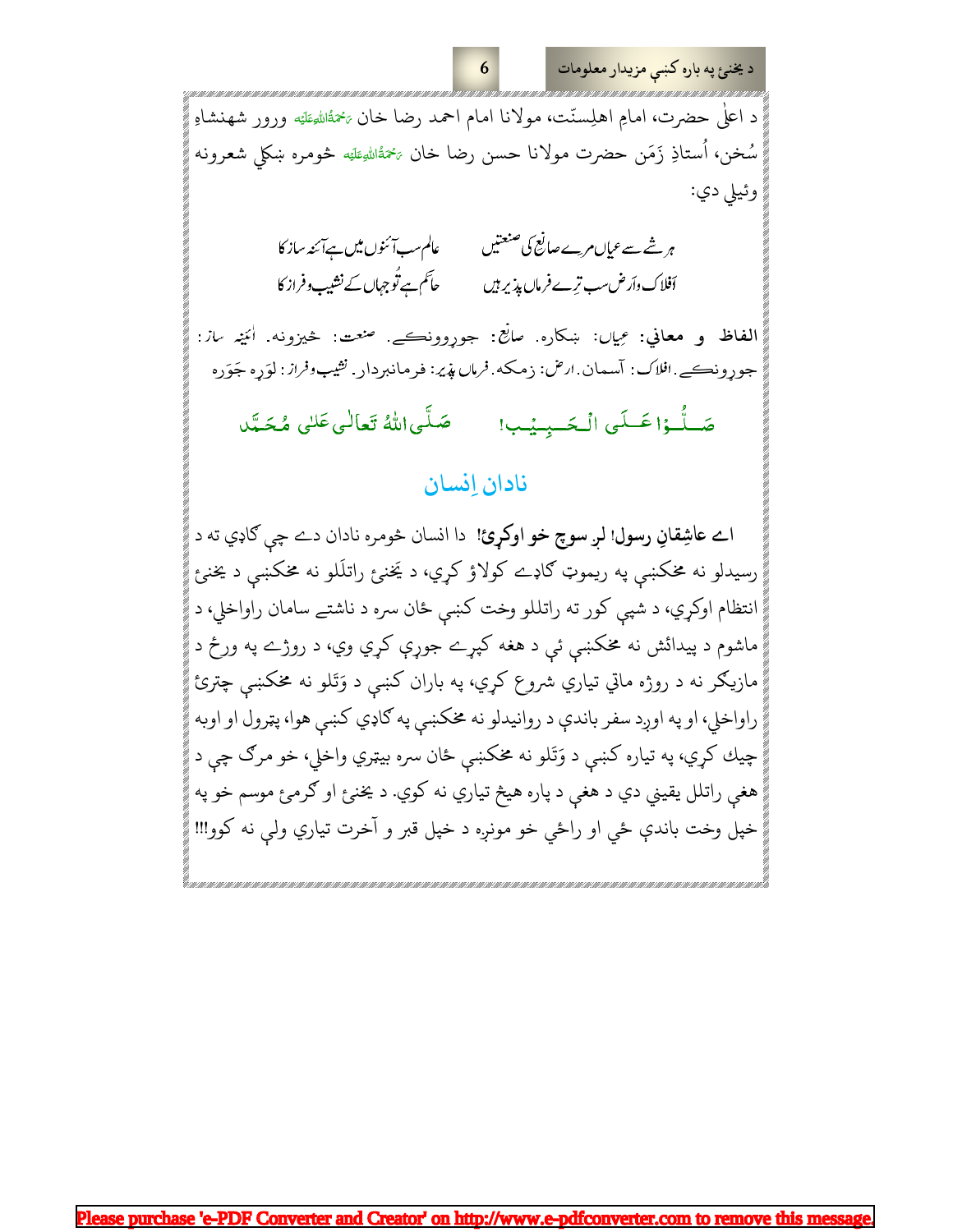د يخنئ په باره کښې مزيدار معلومات

عظیم تابعی بُزرگ ابو عبدالله صُنابجی <sup>پخمَهٔاللهِ عَلَنِه به فرمائیل: ''مونږه باندې د یخن<sub>و</sub>ع او</sup> ګرمئ موسمونه ځي او راځي تر دې چې د دنيا نه لاړ شو (يعني د آخِرت د پاره هيڅ عمل نه کوو)." (الله *دالوں کی باتیں*'ہ/۶۶۶<sup>: تغ</sup>یر)

دِن ڈھلا ہوتے نہیں ہو شیار ہم <sup>حمس</sup> بلا کی مے سے ہیں سرشار ہم

الفاظ و معاني: بَلا: مُصيبت. مے: نشه، مستي. سرشار: مدهوش، د ځان نه بے خبره. هوشيار: وِيښ. شرح كلامِ رضا: يا الله پاكه! شيطان مونږه (د كناهونو او فضولياتو) په نشه کښې دومره بدمَسته کړي يُو چې ژوند تيريږي او مونږه په هوش کښې د راتلو نوم نه اخلو.

کچھ نیکیاں کمالے جلد آخرت بنالے کوئی نہیں بھروسااے بھائی زندگی کا صَلَّىاللَّهُ تَعَالٰىعَكِ مُحَمَّد صَلَّـوۡا عَـلَى الۡـحَـبِـيۡب! هر مُشکِل آسان

حضرتِ سليمان دَاراني ﷺ فرمائي: د نفس مخالِفت کول اَفضل ترِين عمل دے<sup>. ر</sup>تفس<sup>یرکبیر</sup>ال<sup>ی</sup> د حضرت مفتي احمد یار خان نعیمی <sup>پختهٔاللهِطَنه د فرمان خلاصه ده:</sup> څوك چې د ايمان خوږوالے حاصل كړي هغه لوئ لوئ تكليفونه په خوشحالئ سره برداشت كوي لكه په يخنئ كښي لـمونځ كول، [دغسي] د كربلا ميدان د دې د هميشه د پاره مثال دے. (مراقالمناجيح

د مُؤمنانو د سپرلي موسم

امے عاشِقانِ رسول! یخني د مومِن بنده د پاره د سپرلي موسم دے ځکه چې کله د يخنئ موسم راشي نو مؤمن بنده د لَوَږې او تَندې او مشقت نه بغير روژه نيولے شي ځکه چې ورځ وړه او یخه وي لهذا د روژے تڪليف دومره نه محسوسيږي.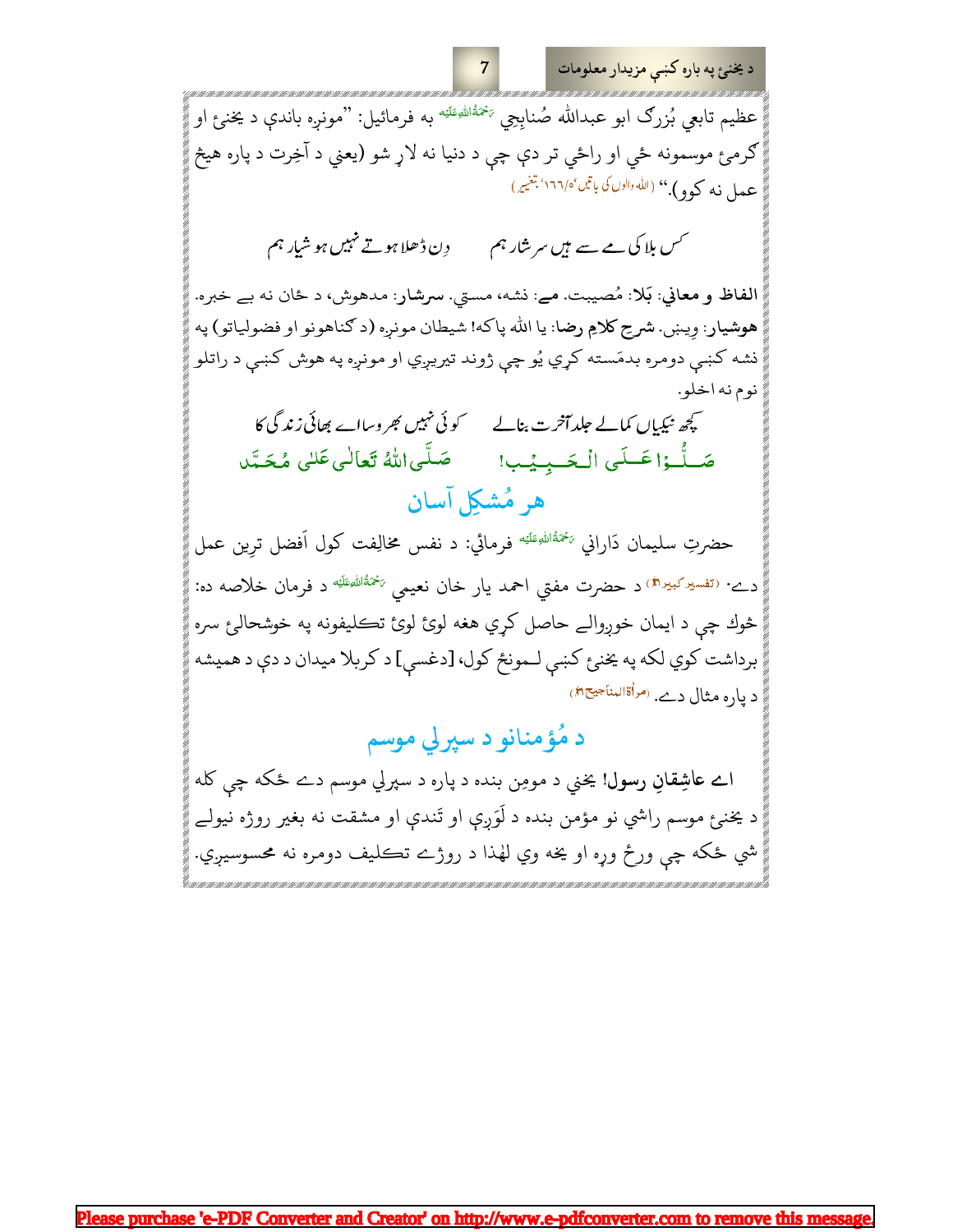چنانچی نبي کريم <sup>صَ</sup>لَاللهءَلن<u>هوَاللهوَسَلَّه</u> فرمائي: د يخن<sub>و</sub>ع روژے يخ غنيمت دے. <sub>(</sub>ترمذي<del>ه)</del> <sub>حديث</sub>»<sub>)</sub> په يو بل مقام کښې نبي کريم <sup>ص</sup>َلَ<sub>ّال</sub>لهءَ<sub>ل</sub>َهِيراله<sub>ِتَتلَّه ارشاد فرمائي: د يخنبئ موسم د</sub> مومن د پاره "**د سپرلي موسم**" دے چې په دې کښې ورځې وړې وي نو مومنان پڪښې روژه نيسي او د دې شپې اوږدے وي نو هغوئي په دې کښې قيام کوي (يعني نوافِل وغيره پڪښي کوي). رشعبالايمان<del>ه</del> صيثی

8

### یخنئ ته پخیر راغلے

حضرت عبدُالله اِبنِ مسعود به د يخنئ په راتلو باندې فرمائيل: يخنئ ته په پخير راغلے وايُو، په دې كښې د الله پاك رحمتونه نازلِيږي چې د شپې عبادت كوونكو د پاره شپې اوږدے دي او روژه نيولو والؤ د پاره د دې ورځې لنډې وي. <sub>(فردو</sub>س الاخبارة. حديثة)

## په هر قَدم نيکئ

"بنو سَلِمه" د انصارو يوه قبيله وه د هغوئي کورونه د **مَسْجِدُ**النَّبَوِيِّالشَّـرِيف <sub>نه</sub> لرې وو، هغوئي به د شپې په تياره کښې، په باران کښې، او په سخته يخنئ کښې هُم د جَمعې د لــمانځه کوشش کولو. د خپل امّت سره ډير محبّت لرونڪي خوږ پيغمبر <sup>صَلَالل</sup>ُه <sup>عَلَيْهِ َالْهُ<sup>تِسَلَّم</sup> هغوئي ته خوشخبري وركړه چې "**ستاسو په هر قدم نيكئ ليكلے كيږي.**" (مرقا<sup>ة</sup></sup> المفاتيحi⁄). تحت الحديث×. مسلم، حديث&،

# مخكښي ورُوستو گناهونه مُعاف

د مُسلمانانو دريم خليفه حضرت سَيِّدُنا عُثمان غني ذُوالنُّورَين <sup>يَهِي</sup>َاللُّ<sup>مَنَّة</sup> د يخنئ په يوه يخه شپه کښې لـمانځه له د تللو اراده اوکړه نو د اَودَاسه د پاره ئې اوبه را اُوغوښتلې بيا ئي مخ او دواړه لاسونه اُووِينځل. غلام عرض اوكړو: الله پاك دِ ستاسو مَل شي شپه خو ډيره يخه ده. هغوئي اوفرمائيل: ما د نبي کريم <sup>صَلَّى اللهءَلَن<sup>يوزال</sup>ه<sup>وَسَلَّم</sup> نه دا فرمان اوريدلے</sup>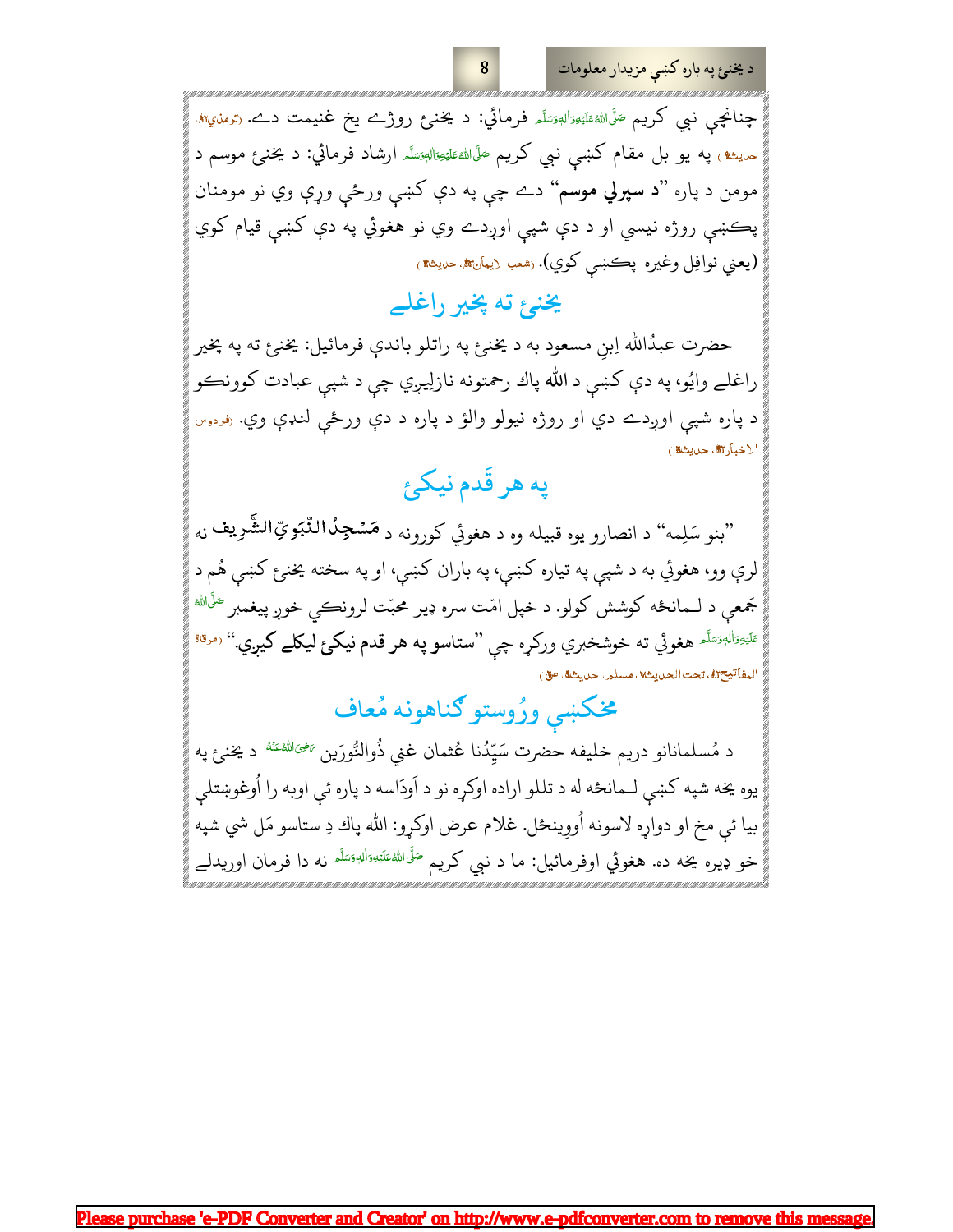د يخنئ په باره کښې مزيدار معلومات دے چې "کوم بنده چې کامِل (يعني پوره) اودس اوکړي نو د هغه تير شوي او راروان گناهونه به معاف کرے شي." <sup>(التر</sup>غيبوالترهيب، صي*خ*د) دوه احاديثِ مباركه ۷۴) چا چې په سخته يخنئ کښې کامِل اودس اوکړو د هغه د پاره د ثواب دوه حِصّے دي. (مجمع الزوائل)، حليث ٧ ۴۶﴾ د مشقّت په وخت کښې اودس کوونکي ته به په ورځ د قيامت د عرش سورے نصيب كيري. <sup>(اتحاف،</sup> حديثه) ر ہوں باوضومیں سَدا پااِلٰی دے شوق تلاوت' دے ذوق عباد ت ہو تو فیق ایسی عطا پاالہی میں یا نیچوں نمازیں پڑ ھوں باجماعَت میں پڑ ھتار ہوں سُنتیں وقت ہی پر ہوں سارے نُوافِل ادا باإلٰہی صَلَّىاللَّهُ تَعالٰى عَلٰى مُحَمَّد صَلَّوْا عَسَلَى الْحَسِيِيْبِ! د نيکو نه ډك سوچ حضر ت سيدنا حسن بصري <sup>پخمَقُاللهِطَيَه فرمائي: ژمے [يعني د يخن<sub>وع</sub> موسم] د مومن</sup> بنده [د پاره] څومره ښه زمانه ده! شپه اوږده وي، بنده د شپې د لـمانځه د پاره قيام كوي او ورځ لنډه وي نو بنده روژه اُونيسي. <sup>رلطائف البعارف ص</sup> حضرت سيدنا عُبَيد بن عُمَير <sup>يَحْمَةُاللهِطَيَّه فرمائي: چې كله ژمے راشي نو اَهلِ قرآن ته</sup> اُووئيلے شي چې ستاسو د لــمانځه د پاره شپه اوږده شوه او د روژو د پاره ورځ لنډه شوه. (احاديث الشتاء للسيوطي. ص ) <mark>خوږو او مُحترمو اسلامي ورونړو!</mark> ژوند ډیر مُختصر دے مونږ مُسلسل مرګ ته نزدے کيږو، د ژوند يو څو ساګانې چې پاتې دي دا غنيمت اوګنړئ او د الله پاك او د رسولُ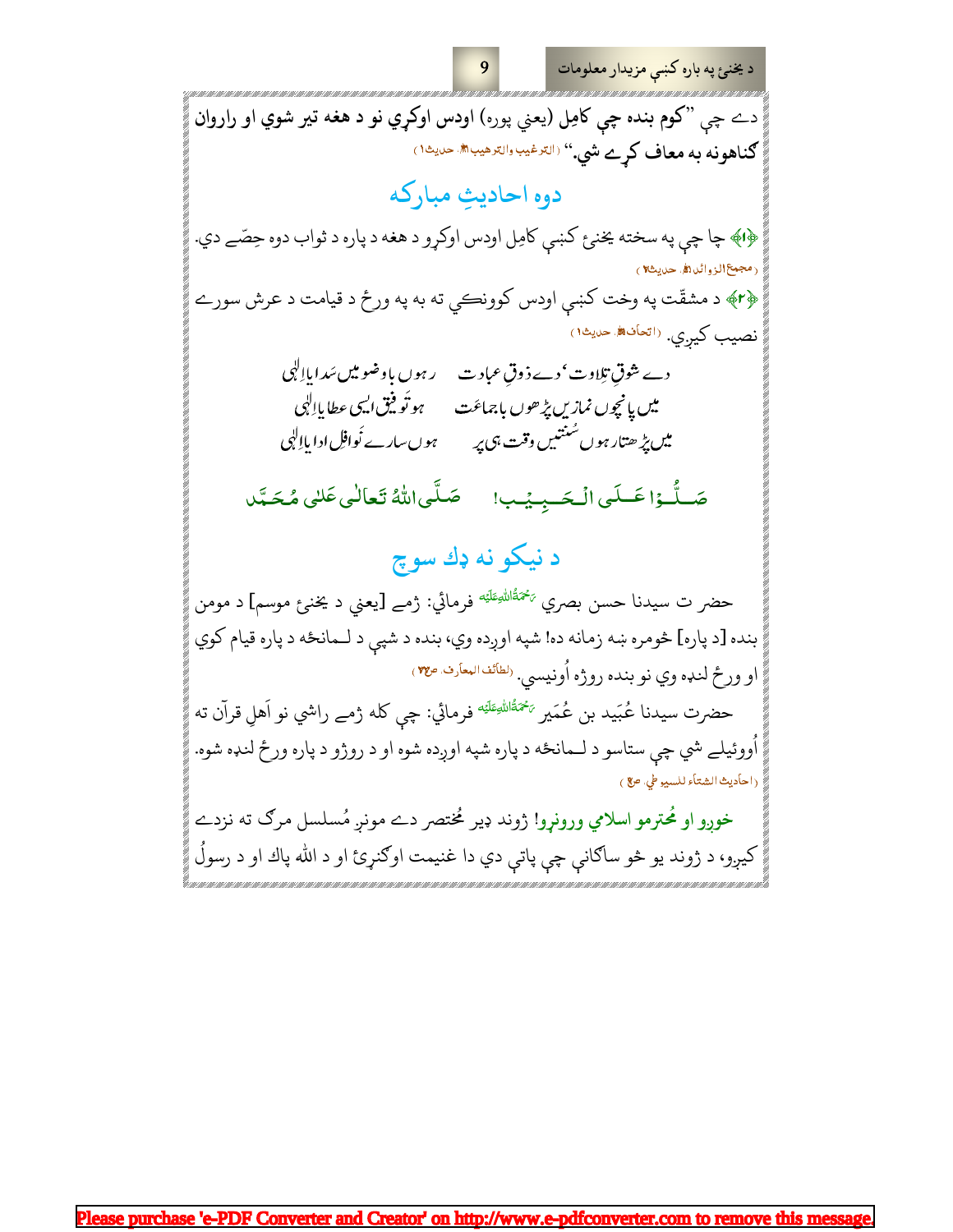الله <sup>صَلّىٰالله عَلَّيْ اللهُ عَليْهِ وَاللهُ عَلَيْهِ عَلَى تَيْرِي كَرِئ، د يخنئ په مُشقّت باندې صبر اوكړئ او</sup> ثواب اوكتيئ حْكه چي اَفْضَلُ'الْاَعْمَالِاَحْمَدُكَا (يعني افضل ترين عمل هغه دے چي په هغي كښى مُشقّت ډير وي.) ډير ډير عبادت كوئ، په سنّتو باندې عمل كوئ، ډير ډير د نيکر ع دعوت ورکوئ، په مَدَني قافِلو کښې سفر کوئ او د "نيك اعمال" په رِساله [کښې د خپلو اعمالو د جائزے مطابق خانے] ډکوئ او په قلاره قلاره په هغې باندې خپل عمل زياتوئ، كه يخني مو كيږي، او بدن مو د يخنئ نه رپيږي، [نو بيا هُم] اودس كوئ او د جَمعي د لــمانځه اهتمام کوئ، ځکه چې حضرت اِبراهيم بن اَدهم <sup>پخمَةُاللهِطَيَّة فرمائي:</sup> كوم عمل چي په دُنيا كښي څومره مُشكل وي په ميزانِ عمل [يعني د اعمالو په تَله] كښې به هغه هُمره وزن دار وي· نتلكِئالاولياء مهي

### روژه ئې پرينښودله

په رَمَضَانُ الْمُبَارَك كښى يو ځل صدرالشَّرِيعه مولانا مفتى امجد على اعظمي ﷺالله باندې د يخنئ سخته تبه راغله، ډيره يخني به ئې كيدله او تبه به هُم پرې راتلله او د نا قابِل برداشت حده پورې به تږے کیدلو هُم، د ماسپښين نه پس به پرې ډيره يخني راغله او بيا به پرې تبه راغله خو قربان شم! چې په داسې صورت کښې به ئې هم روژه نه پريښودله. <sub>(تلک</sub>ره صدرالشريعه ص

ام عاشِقانِ رسول! په حديث مبارك كښې دي: چا چې د ورځې په شروع كښې قرآن ختم کړو فرښتے د ماښامه پورې د هغه د پاره د بخښنې دعاګانې کوي او چا چې د شپې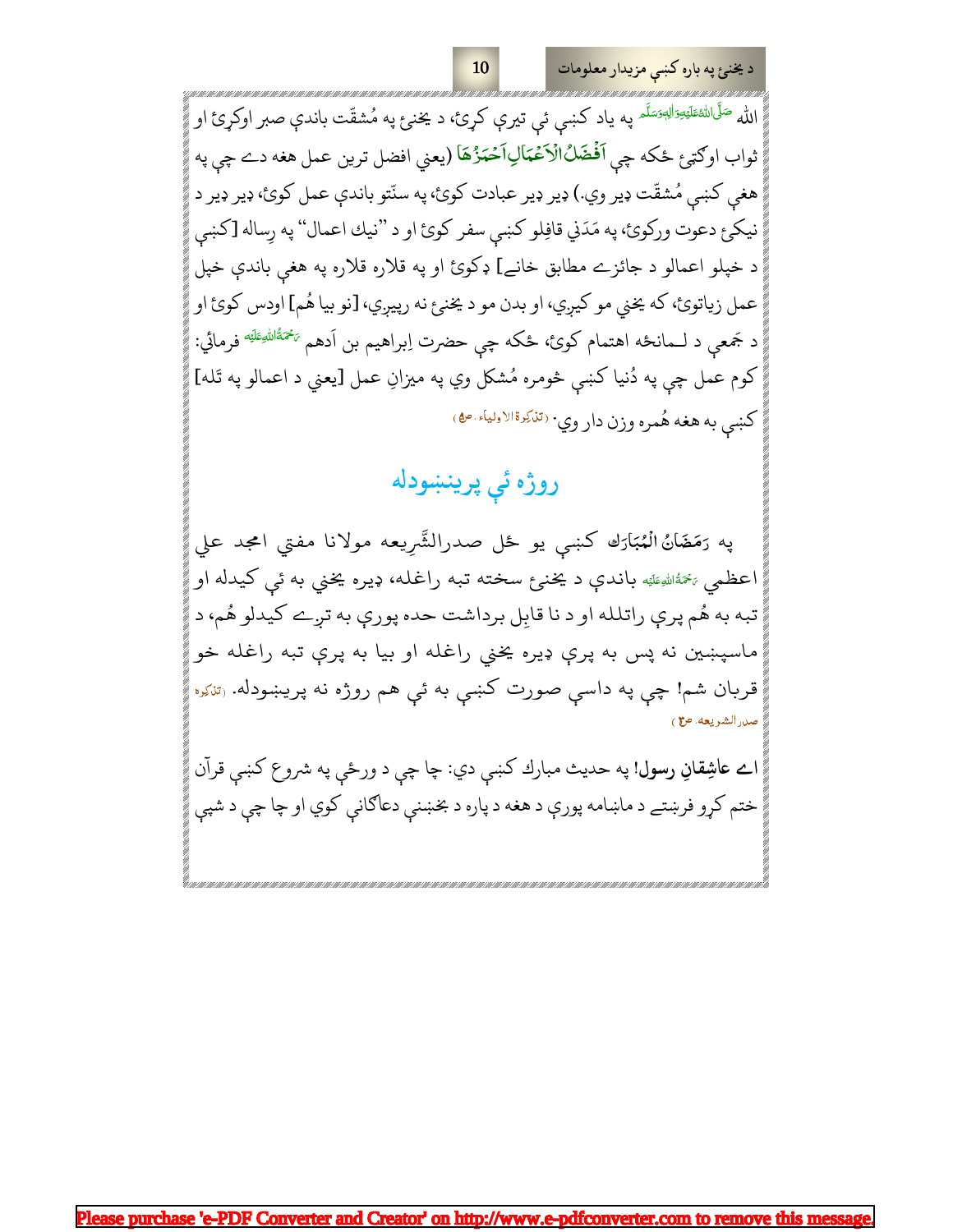د یخنئ په باره کښی مزیدار معلومات

په اوله حصه کښي قرآن ختم کړو، [فرښتے] د سحره پورې [د هغه د پاره] اِستغفار كوى. (غنيةالعتعلي ص؟)

بهار شريعت جلد 1 صفحه 551 كښى ليك دي: ولې چې په ګرمئ كښې ورځ اُوږده وي نو د سحر په وخت کښې د ختم کولو په صورت کښې به اِستِغفارِ ملائڪه (يعني د فرِښتو دعائے مغفرت) ډيره کيږي او د يخنئ شپې اوږدې وي نو د شپې په اوله حصه کښې د ختم کولو په صورت کښې به استغفار زيات کيږي.

# كه الله پاك اُوغواړي

حضرت سَيِّدُنا اَبُو سُلَيمان ﷺ د حج په سفر کښې يو بزرګ اوليدوچې په سخته يخنئ کښې ئې زړې جامے اغوستي دي او په خَوَله کښې ډوب دے دوئي ترينه د دې حال په باره کښي تپوس اوکړو، نو هغوئي اوفرمائيل چي ګرمي او يخني خو د الله پاك دوه مخلوقه دي، كه الله پاك حڪم اوكړي چي يخني او گرمي په ما باندې اثر اوكړي نو بيا به ضرور زما يخني او ګرمي کيږي او که الله پاك حڪم اوکړي نو يخني او ګرمي به ما ته رانزدې هم نه شي. هغه بزرګ نور اوفرمائيل چي: زه د ديرشو کالو نه په دې ځنګل کښي يم، الله پاك په سخته يخنئ کښي ما ته د خپل محبّت ګرمي راکوي او په ګرمئ کښې راته د خپل محبّت يخوالے راکوي. <sup>ر</sup>لطائفالمعارف <del>مچ الثان مي</del>يوں *ک ففائل م*ل

محبت غیر کی دِل سے نکالو یار سولَ الله مجھے اپناہی دیوانہ بنالو پار سولَ اللّٰہ

أفضل عمَل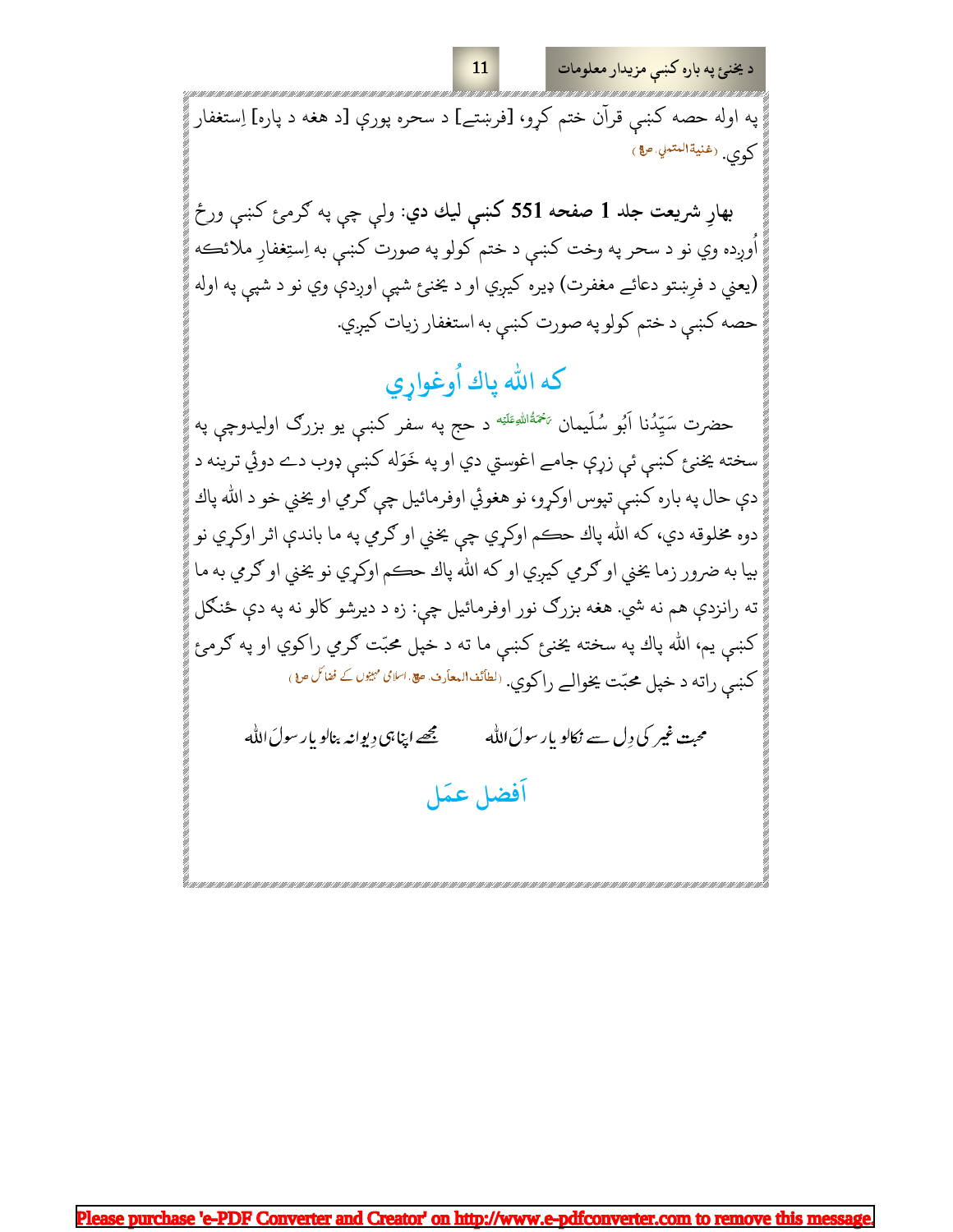امے عاشقانِ رسول! منقول دي چې: د یخنۍٔ په موسم کښې په غریبانانو باندې د يخنئ لرې كولو والا څيزونه اِيثار كول [يعني د خپل ضرورت باوجود هغوئي ته وركول] ډير د فضيلت والا عمل دے. <sup>(لطائف البعارف ع</sup>ه) الله پاك په قرآن كريم كښې شپږمه سيپاره سورةُالـمائلـدة، آيت نمبر 32 كـبسي اِرشاد فرمائي: وَ مَنْ أَحْيَاهَا فَكَأَنَّمَآ أَحْيَا النَّاسَ جَمِيۡهَا ؕ لَ<sup>مَفهُوم</sup>َاترجن<sup>ي</sup>َ *ک*نزُالاِيبَان ٰ او چا چې يو نفس ژوندے کړو (يعني د قتل نه ئې بچ کړو او ژوندے ئې اوساتو) داسې ده لکه هغه چې ټول انسانان ژوندي [يعني د قتل كيدلو نه بچ] كړل.

امام فخرُ الدِّين رازي <sup>پخمَةُاللهِ<sup>يَلَي</sup>َه فرمائي: د ''**وَمَنْiکميَاهَا**'' نه مراد دا دے چې چا يو</sup> انسان د هلاك كوونكو څيزونو لكه د سوَزيدلو، ډوبيدلو، د ډيرې زياتې لوَږې او د ډيرې زياتې ګرمئ يا يخنئ [چې د هغې نه د هغه د مرګ خطره وه د هغې] نه نجات وركړو نو ژوندے ئې كړو. ‹تفسيركبير. البائده تحتالأية: التق)

ہمیشہ ہاتھ بھلائی کے واسطے اُنٹھیں ہے بیجاناظُلم وسِتُم سے مجھے سَدا یار ب ر *ہیں بھل*ائی کی راہوں میں گامزن <sub>مہر</sub> دَم *گریں نہ رُخ م<sub>ر</sub>ے* پاؤ*ں گن*اہ کا یار ب صَلَّىاللَّهُ تَعَالٰی عَلی مُحَمَّد صَلَّدُا عَسَلَى الْحَسِيُب!

### په سخته یخنئ کښې قمیص صدقه کول

عظيم تابعي بزرګ حضرت سُليمان <sup>پنچئهٔاللهِ<sup>يَلي</sup>ه فرمائي: د مُلكِ شام اوسيدونڪے يو</sup> کس ما ته راغے او اُوئې وئيل چې ما ته د حضرت صَفوان بن سُلَيم زُهري <sup>پخمَةُاللهِطَيّه</sup> مُتَعَلِّق اووائي، ما هغوئي اوليدلو چې جنّت ته داخليږي. هغوئي نه تپوس اوشو چې د كوم عمل په سبب؟ هغوئي اوفرمائيل: چا ته د يو قميص اغوستلو په سبب. حضرت

 $12$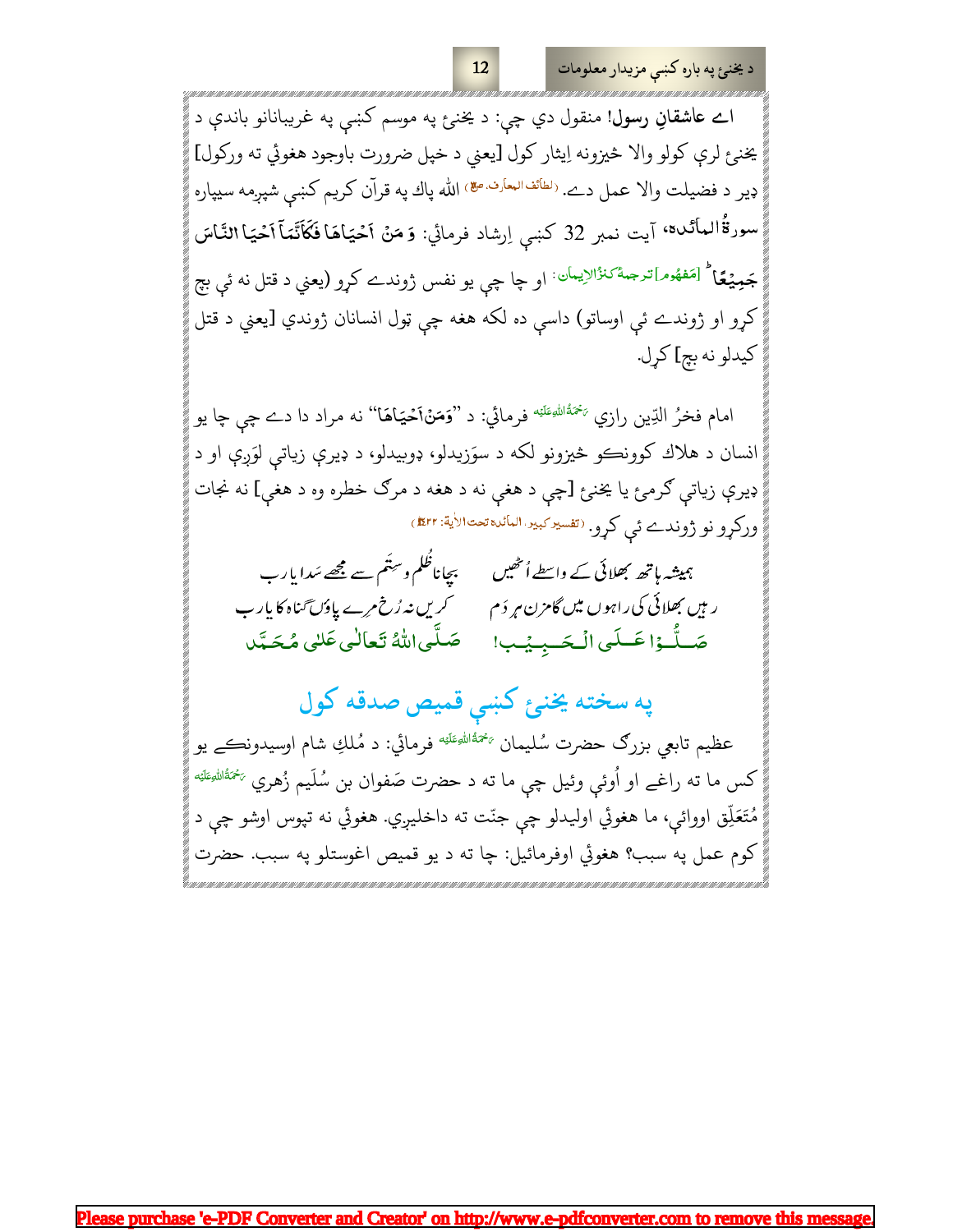د يخنئ په باره کښې مزيدار معلومات

سَيِّدُنا صَفوان بن سليم زهري <sup>پختڤالڤيطَيَّه ته چا د هغه قميص تذکِره اوکړه نو هغوئي</sup> اوفرمائيل: "يو ځل زه په سخته يخنئ كښې د جمات نه اُووتلم نو په يو بربنډ كس مى نظر پريوتلو، ما خپل قميص اوښكلو او هغه ته مې واغوستلو." <sup>(حلية</sup>الاوليا<del>ء»</del> رقمۍ ا*لثال* مبینوں کے فضائل ص(ے

صَلَّىاللَّهُ تَعالٰى عَلٰى مُحَمَّد صَلَّدُا عَـلَى الْـحَـبِيبُ!

### نيك وزير

مخلوقِ خُدا سره د ښه سُلوك كوَلو واقِعه وَاورَئ: يو وزِير ته اُووَئيلے شو چې د يوې ښځي څلور يتيمان بچي بربنډ او اُوږي دي. وزير يو کَس ته حُڪم اُوکړو چي فوراً لاړ شه او د هغوئي د ضرورت كپړے او خوراك هغوئي ته اُورَسَوه. بيا وزير خپل (كرم لباس) اوښكلو او قسم ئې اوخوړو چې، قسم په خدائے! زه به د هغه وَخته پورې (گرم لباس) لباس نه اغوندم او نه به [د اور وغيره په ذريعه] ځان تَودَووم تر څو چې دا سړے واپس رانشي او ما ته دا اَحوال اُو نه وائي چي هغه يتيمانو ته جامے واغوستلے شوې او هغوئي په خوراک ماړه شو. چنانچي هغه سړے چي واپس راغے او اُوئي وئيل چي هغه يتيمانو جامے واغوستلی او په خوراک ماړه شو، نو هله هغه نيك وزير خپلې [ګرمې] جامے واغوستلې، تر دغه وخته پورې هغه نيك وزير د يخنئ نه رپيدلو. <sup>رلطائف</sup>البعارف <del>م</del> اسلامي مھیندوں کے فضائل، ص۱)

مختصر سی زندگی ہے بھائیو! نيكيا*ل يُعِيَرُ* مُذ غفلت <u>يَعِيَ</u>جُ صَلَّىاللَّهُ تَعالٰى عَلٰى مُحَمَّد صَلُّوۡا عَـلَى الۡحَـبِيۡب!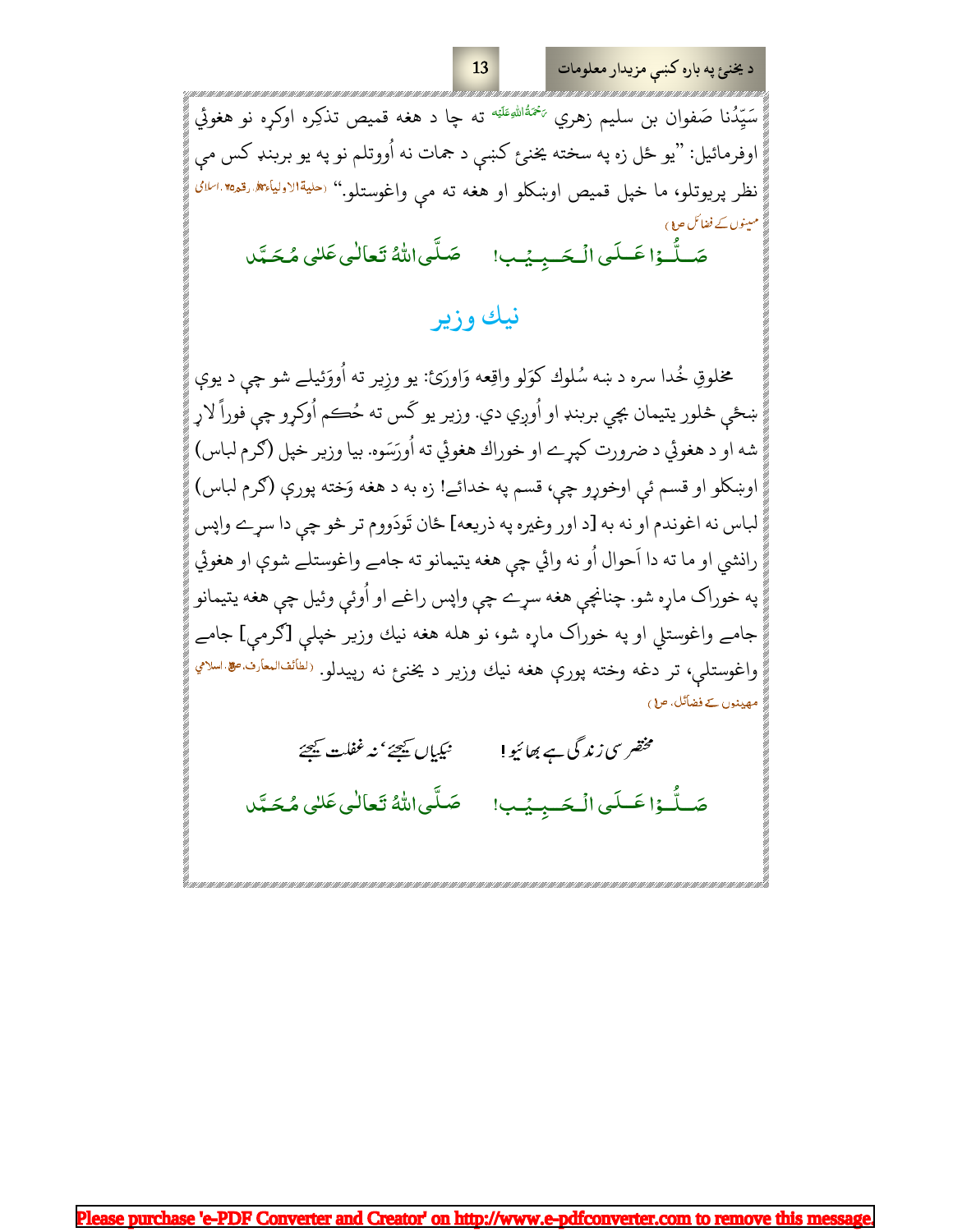14

خوږو او مُحترمو اسلامي ورونړو! د الله پاك نيكانو بندګانو به د ثواب يوه موقع هم د لاس نه نه ضائع كوله. لكه څنگه چي تاسو اُوس په دې واقعه كښي اوكتل. د الله پاك د نعمتونو نه يو عظيم نعمت لِباس هم دے، په لِباس كښې ډير صفتونه دي، ستَر پوشي (يعني د شرم ځايونه پټول)، زينت [يعني ډَول]، د يخنئ او ګرمئ نه بچ کيدل او د لـمانځه ادائيګي لهٰذا دا دَ عظيمُ الشّان نعمتونو نه يو دے. <sup>(مراقالمناجيح</sup> ٿه ٿا، څنګه چې مونږه خپل ځان د سَختې يَخنئ يا ګرمئ نه د بچ کولو کوشش کوو، کاش چې! د خپلو ګير چاپيره ګاونډيانو، خپلو خپلوانو هُم په سخته يخنئ کښي خيال اوساتلے شي، هغوئي ته هُم ګرم لِباس او بړستنې کمبلې وغیره ورکړے شي بلکه په بے زبانه ځناورو باندې هُم رَحَم کول پڪار دي ځکه چې دا خواران به خپل تڪليف او مُصِيبت چا ته بيان کړي؟ څه پته ده که زمونږه د دوئي سره ښه سلوك د الله پاك په بارګاه کښې قبول شي او هغه زمونږ د مغفرت سبب جوړ شي لکه څنګه چې حضرت (سَيِّدُنا شيخ ابوبڪر) شِبلي (بغدادي <sup>پختهٔاللهِءَليْه) د وفات نه پس چا په خوب کښې اُوليدلو نو هغوئي ارشاد</sup> اوفرمائيل: الله پاك زه په خپله بارګاه كښي اُودرَوَلَم او اُوئى فرمائيل: تا ته پته ده چي ته ما ولي اوبخښلي؟ ما خپل هغه نيك عملونه يادوَل شروع كړل چې د بخښنې سبب جوړيږي، الله پاك ارشاد اوفرمائيل: ما د دې عملونو نه په يو عمل هُم ستا بخښنه نه ده كري. ما عرض اوكرو: اے زما خوره ربه! بيا تا زه په څه څيز باندې اوبخښلم؟ ارشاد ئې اوفرمائيل: يو ځل ته د بغداد په كوڅه كښې تيريدلې او يوه پيشُو دِ اوليدله چې هغه يخنئ کمزورې کړي وه، په هغې ستا زړه خُوګ شو او په خپله جُبَّه (يعني کپړو) کښې دِ ځان سره پټه کړه چې د يخنئ نه بچ شي لهذا په پيشو باندې د رحم کولو په سبب نن ما په تا باندې رحم اوکړو. ‹ح<sup>یوةالحیوا</sup>»، د اللّٰهُ <sub>کَ</sub>بُّالُعِزَّت دِ په هغوئي رحمت وي او د هغوئي په خاطر دِ زمونږه بے حِسابه بخښنه اوشي. اُمِين بِجَاوِالنَّبِيِّ الْأَمِين صَلَّاللهُءَتِمِوَالِهِرَسَّهِ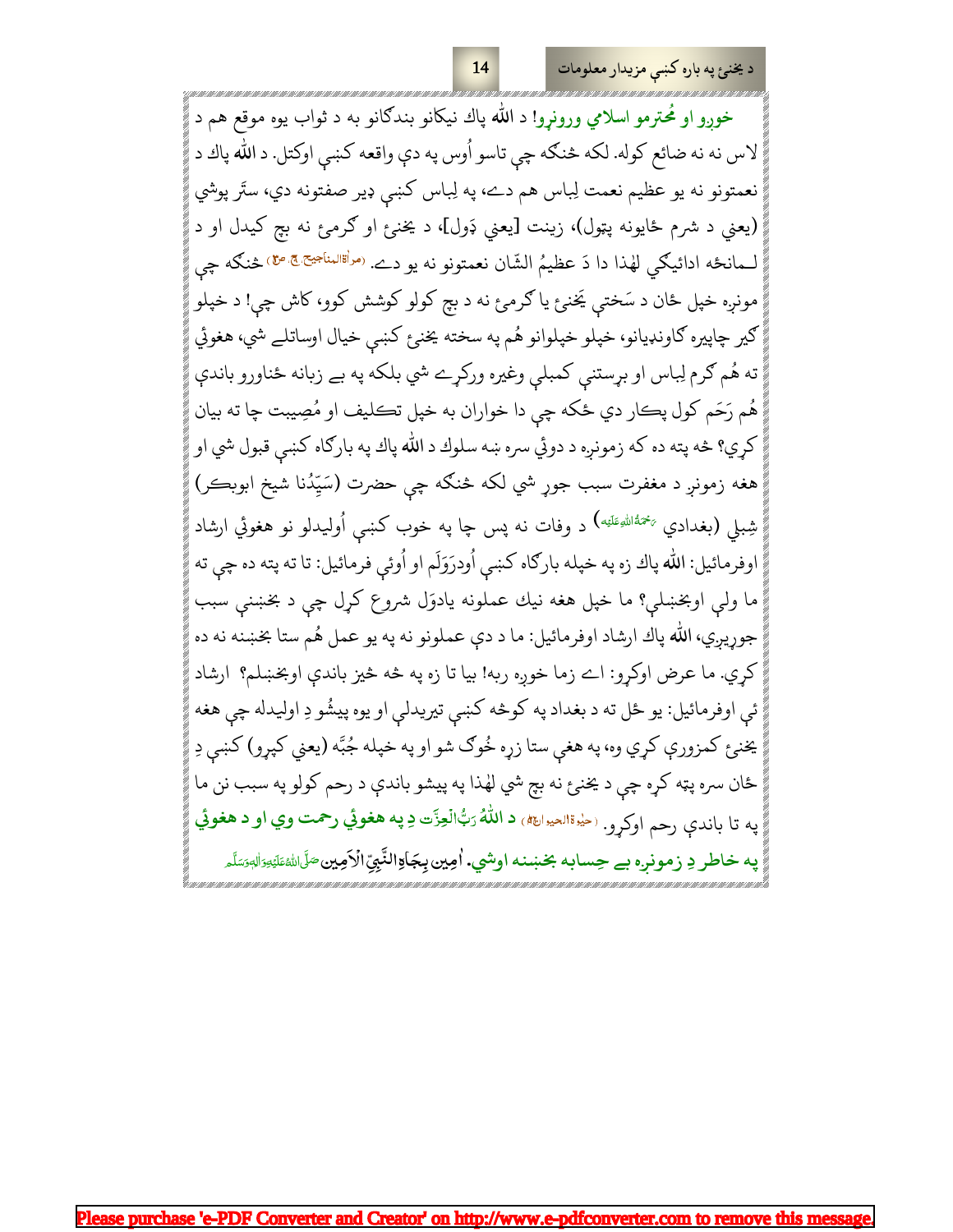کاش عطار سے فرمائیں قیامت میں حُضَور ہے لے مبارک کہ تھے بخش دیاجاتا ہے كاش عَطّار ته قيامت كښى اُوفرمائي حُضُور شه مبارک دِ ستا بخښنه پاک الله اوکړله ایمان تازہ کوونکے ارمان

15

د الله پاك ولي حضرت عامر بن عبدُ القيس <sup>پختڤالڤيقليه</sup> په ژړا ژړا كښې په دې كلِماتو وئيلو وئيلو كښې وفات شو: زه د مرګ د ويرې يا د دُنيا د محبّت په وجه نه ژاړم، بلكه زه په دې خيال کښې ژاړم چې زه اوس وفات کيږم اوس به د ګرمئ په روژو کښې د غرمے هغه تنده او د يخنئ په شپو كښې هغه قِيامُ اللّيل (يعني د شپې عبادت) او د هغې خوند ماته كله او څنگه نصيب كيږي؟. (آئينهٔ عبرت، ص ٥٣)

امے عاشقانِ رسول! په یخنئ کښې خصوصاً د سَحَر او ماسخُتن لــمونځ په نفسِ امّاره باندې مُشكِل وي او افضل عمل هغه دے په كوم كښې چې تكليف ډير وي. حضرت عمر بن عبد العزيز <sup>پخمَةُاللهِءَنيَه فرمائي: افضل عمل هغه دے چي په هغي باندې</sup> نفس مجبوره کړے شي. حضرت صَفوان بن سُلَيم <sup>پختڤالڤيځَن</sub>يه په ګرمۍ کښې په کوټه</sup> کښې دننه او په يخنئ کښې د چت د پاسه لـمونځ کولو چې خوب رانشي. او هغوئي د سجدے په حالت کښې وفات شولو<sup>. ر</sup>ن<sup>راله</sup>ليَّ هِ، د اللّٰهُ رَبُّالُعِزَّت دِ په هغوئي رحمت وي او د هغوئي په خاطر دِ زمونږه بے حِسابه بخښنه اوشي. اُمِين بِجَاوالنَّبِيِّ الْأَمِين صَلَّاللهُ عَلَيْهِ البَيْمَ

بنادے مجھے نیک نیکوں کا صدقہ <sup>س</sup>مناہوں سے م<sub>ی</sub>ر دم بچا پال<sup>ا</sup>ہی عباد ت میں *گز رے م<sub>ر</sub> ی زند* گانی کرم ہو کرم ماجُدا بااِلٖی ہو ایمان پر خاتمہ باالہی مسلمان ہے عطار تیر کی عطا سے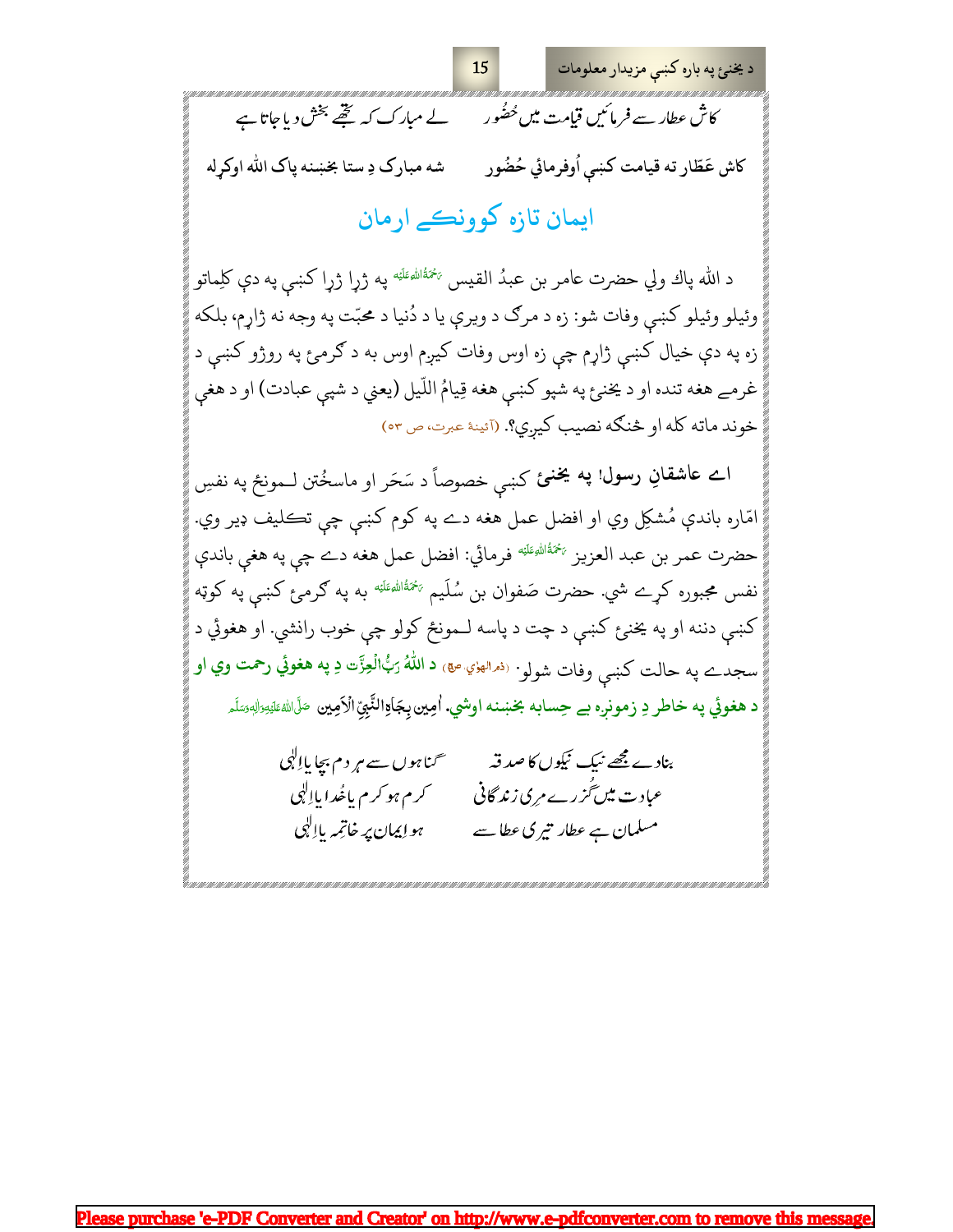د يخنئ په باره کښې مزيدار معلومات

د يخنئ نه د حفاظت څو مَدَني گلونه دا؛ پيړے جُرابے، موزے او د بوټانو استعمال كوئ. پهه (که کيدے شي نو کورنئ) ويشيدلي هگئ خورئ. (ضرورتاً د ډاکټر د مشورے مطابق ) ﴿<sub>٣﴾</sub> حَتّي الامكان څه وخت نمر ته كښينئ. پهه د نزلے، زكام كيدلو په صورت كښې [د ټينكچر بينزوئن وغيره] بړاس [بهاپ] اخلي. <sub>ه</sub>و<sub>ک</sub>ه په پوندو او شُونډو د چاودَلو نه بچ کولو د پاره ليکوِډ ګلِسرين او ويسلين ٳڛتعمالوئ. رماهنامه فيضانٍ مدينه ربيع الأخوّه. ٷيتغيير )

د هيټر په اِستعمال کښې احتياط

خوږو او مُحترمو اسلامي ورونړو! شيخ طريقت اميرِ اهلِسنّت حضرت علامه مولانا محمد الياس عطّار قادري رَضَوِي ضيائي <sup>زامتُ%اڤهدْالقلِيّه</sup> فرمائي: که هيټر لګوئ نو زما م**شوره** دا ده چې کله کوټه ګرمه شي نو د اُوده کیدلو نه مخکښې هیټر بند کړئ ځکه چي کوټه ګرمه شي نو بيا د بلَوَلو ضرورت نِشته او په نه بَندوَلو کښي خطره هم ډيره ده. بعضې خلق هيټر اولګوي او کمره بَنده کړي او اوده شي دا يو د خطرے والا كار دے ځكه بعضي وخت كښې كيس ليك كيږي او چې چا ته پته نه وي [چې <sup>ګيس</sup> لِيک دے نو بيا] د هغې په وجه حادثه پيښيږي. په اخبارونو کښې داسې ډير خبرونه چاپ کيږي چې هيټر نه د ګيس ليك کيدلو په وجه دهماکه اُوشوه او دومره خلق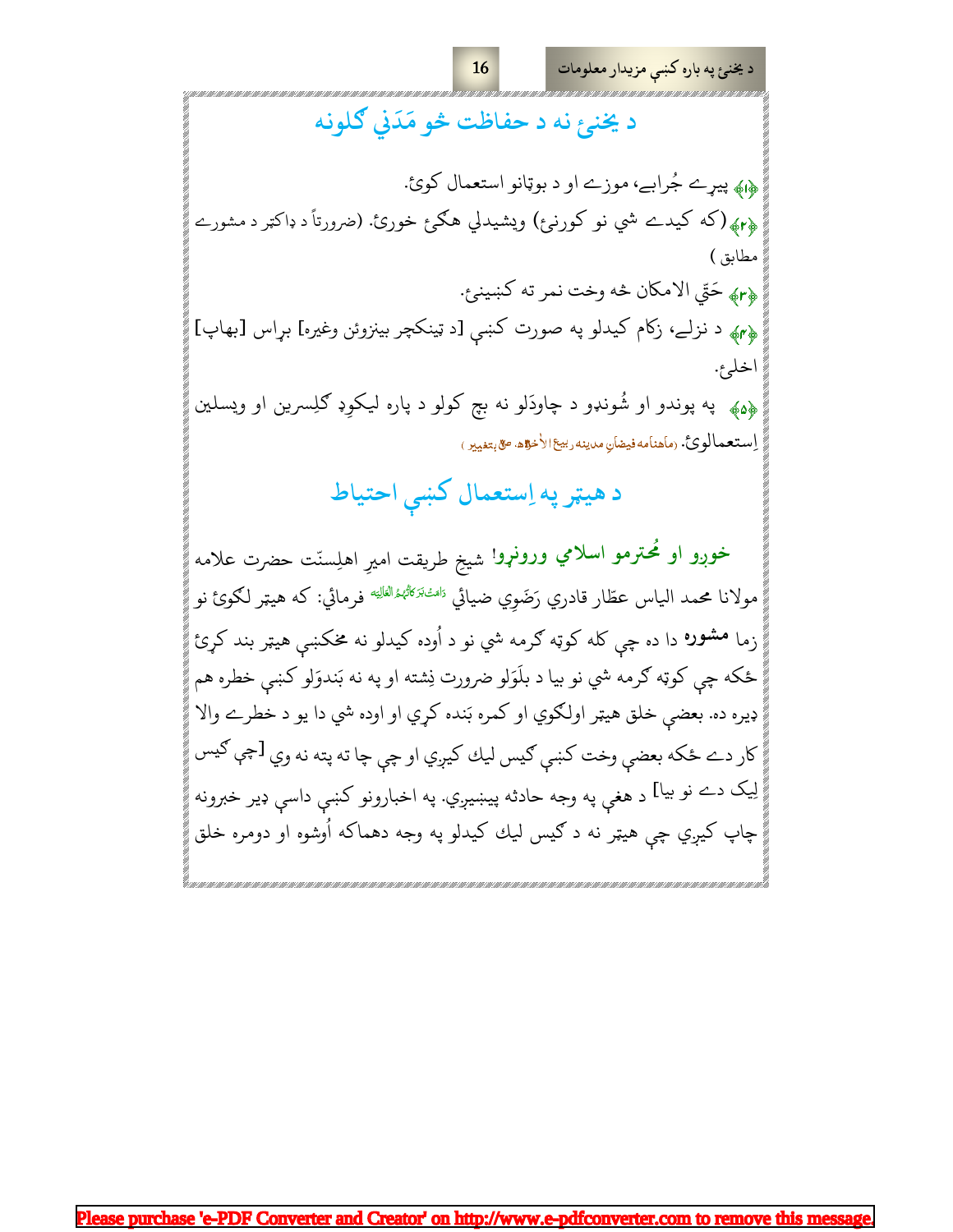پڪښي مړه شو. دا احتياط صِرف د ګيس والا هيټر استعمالوَلُو والؤ دپاره نه دے بلكه که د بجلرع والا هيټر وي نو په هغې کښې هم د اُور لګيدلو خطره وي لهٰذا هغه هم بندوَئ او اوده کیږئ (برويات پچ کے طریق ص

17

### خپلو بچو باندې دا خُورَئ

د صِحت د پاره خطره جوړيدونڪي خوږے او تراوے ګولئ او ټافيانې وغيره [ماشومانو ته مه ورکوئ] د دې په ځائے خپلو بچو ته د هغوئي د عمر په لحاظ په مناسب مقدار کښې یا د ډاکټر د مشورے مطابق شنې میوے او وچې میوے ورکوئ او تاسو په خپله هم د الله پاك عطا كړو دې نعمتونو نه فائده اخلئ. د يو څو وچو ميوو فائدے ستاسو په خِدمت كښى وړاندې كووم:

#### بادام

ږ» هر قِسم **بادام** د کوليسټرول نه پاك وي ږ» تراخه بادام يا ايراني بادام د "کينسر" د مخ نيوي خصوصيت لري چه په بادامو کښې "کيلشيم" وي چې هغه د هډوکو د پاره ضروري دي <sub>۲۹</sub>۵ **بادامو** خوړلو سره تيزابييت لرې کيږي او د زړه د مرضونو خطره ورسره كميري. (5) بادام د ويښتو او څرمن د پاره فائده مند وي او رنگ هم ښائسته کوي. (بي<sub>ثا</sub>برت<sub>ال</sub>ياس٢٣.٣٤)

زیادہ گر دماغی ہے تیراکام تو کھا پا کر ملا کر شہر یادام

پسته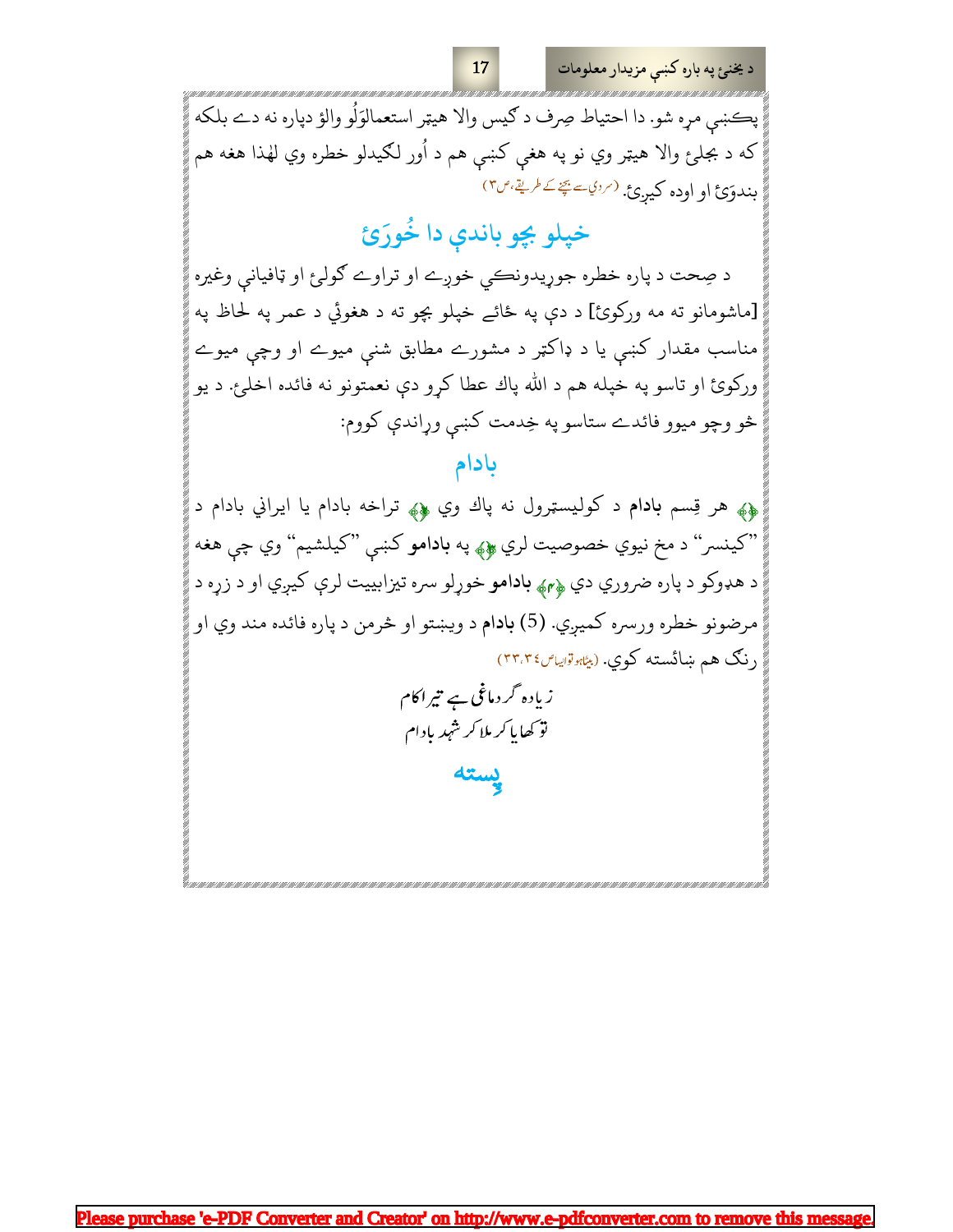د يخنئ په باره کښې مزيدار معلومات

پسته زړه او دِماغو ته طاقت ورکوي. بدن پيړوي او د پښتورګو [گردو] کمزوري لرې کوي. ذِهن او حافِظه مضبوطوي. د ټوخي د علاج د پاره پٍسته فائده منده ده. (بېيئاہو تواپياص ٣٦)

كالحُه

كاجُو جسم ته غذائيت او دِماغو ته طاقت وركوي. بدن پيړوي. په نَهَره د شهدو سره كاجُو خوړل دافِع نِسيان دي (يعني د هيريدو بيماري لرې كوي). د برص (سپين داغ) يو مريض صرف كاجو په كثرت سره خوړلو سره صحت ياب شو. (<u>پ</u>يهير يباص ٣٦)

## مونگ پلـي

د مونګ پلـي په چغزو کښې ډير زيات غذائيت وي. مونګ پلـي په خپلو فائدو کښي د کاجُو او غُوزانو نه ڪم نه دي. د مونګ پلـي تيل د زيتونو [يعني د ښونانو] د تيلو (بيثابو تواييا، ص ٣٧) بهترين بدل دے.

#### غوذان

غوزان بدهضمي ښه كوي، د غوزانو سره كړي [يعني په اور پاخه شوي] مغز د يخنئ په ټوخي کښې فائده مند دي. د غوزانو مغز چې په خُله کښې اوجوول شي او په سپونړي اولګول شي نو د سپونړي داغ ورسره لرې کيږي. <sup>(بي</sup>ابر<sup>تو</sup>ا<sup>يل ص</sup>۳۹)

### اينځـران

په حديثِ پاك كښې دي چې: اينځران خورئ! ځكه چې دا بواسير ختموي او نقرس (يعني يو قِسم درد چې په پوندو او ګوتو کښې وي په هغے کښې) فائده مند دي. (الطب النَّبَوي لِإِبِي نُعَيْمٌ ص حديثٌ مُلَخَّصاً)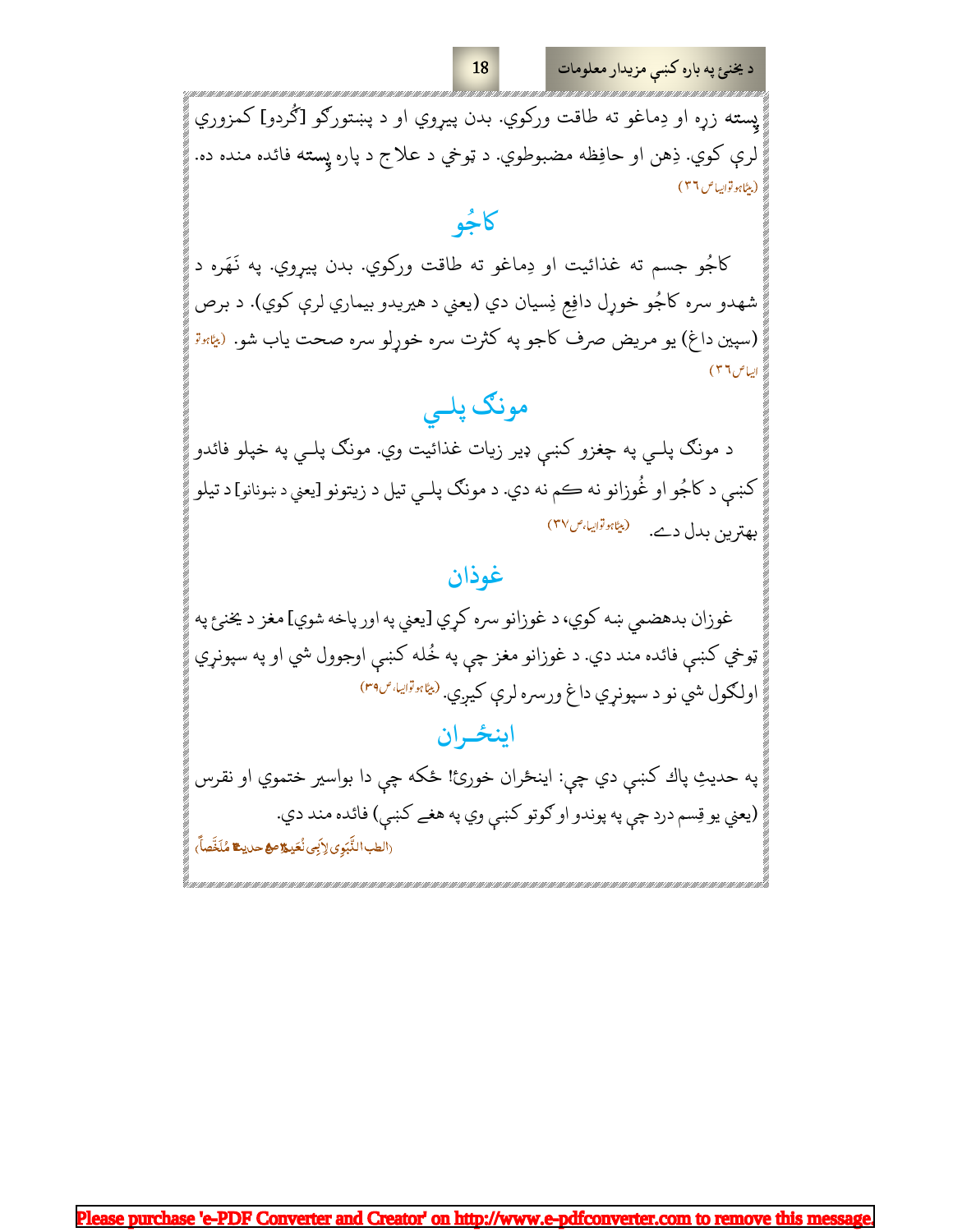د يخنئ په باره کښې مزيدار معلومات

۷۴ په اينځرانو کښې د نورو ټولو ميوو په مقابله کښې بهتر غذائيت دے ۴۴ اينځران بواسير ختموي او د جوړونو د درد د پاره فائده مند دي ۴۴ په نَهَره د اينځرانو خوړلو عجيبه عجيبه فائدے دي ۲٠ اينځران غټه خيټه وړه كوي او پيړوالے ختموي ۲۰ په اينځرانو کښې د ټوخي او دمے علاج دے ﴿﴾ اينځران د مخ رنګ صفا کوي ﴿﴾ اينځر ان تنده ماتوي. (بيڤابوتواييا ص تا ماخوداً)